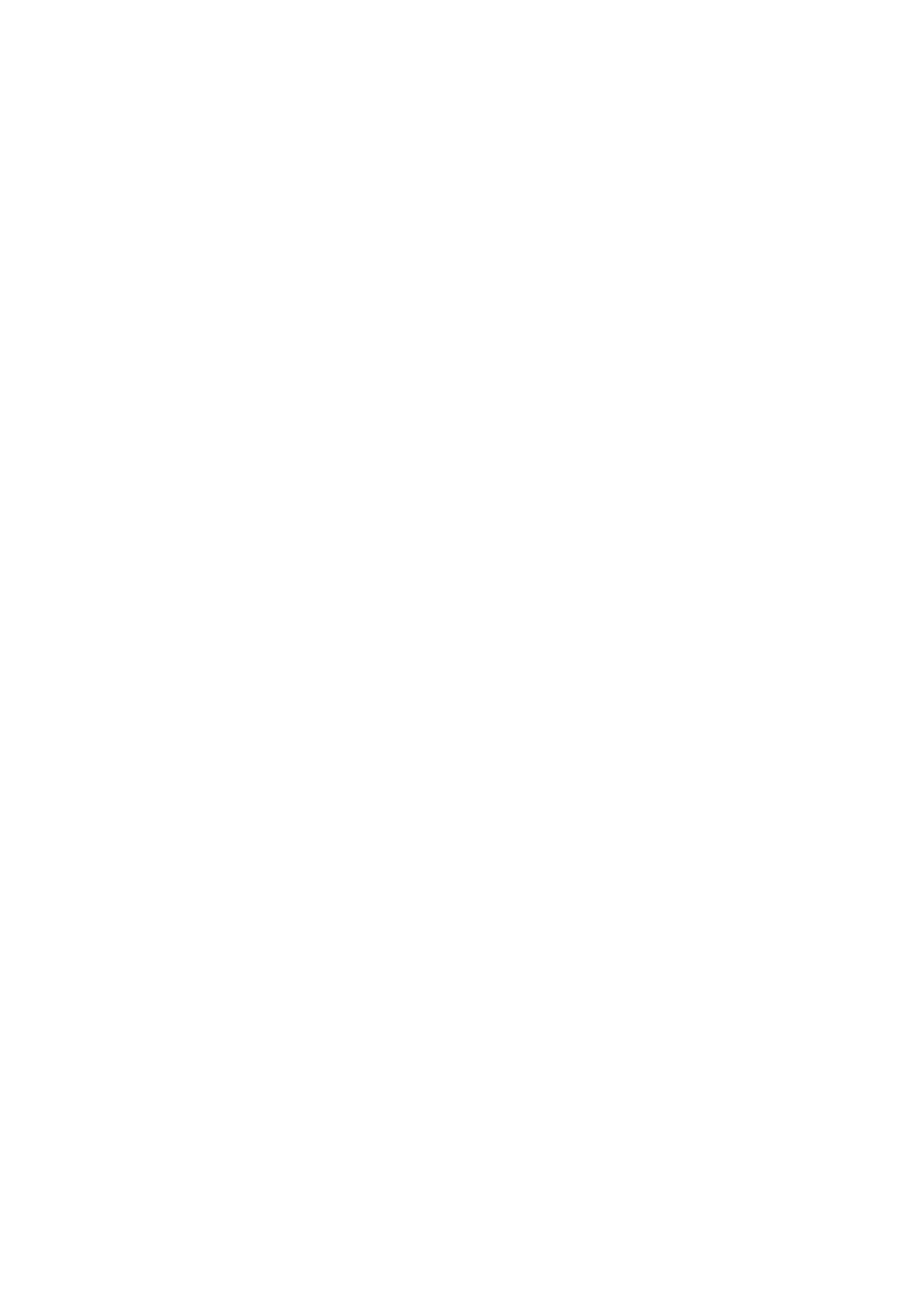# COCHARACTER-CLOSURE AND SPHERICAL BUILDINGS

MICHAEL BATE, SEBASTIAN HERPEL, BENJAMIN MARTIN AND GERHARD RÖHRLE

*In memory of Robert Steinberg*

Let *k* be a field, let *G* be a reductive *k*-group and *V* an affine *k*-variety on which *G* acts. In this note we continue our study of the notion of cocharacterclosed *G*(*k*)-orbits in *V*. In earlier work we used a rationality condition on the point stabilizer of a *G*-orbit to prove Galois ascent/descent and Levi ascent/descent results concerning cocharacter-closure for the corresponding  $G(k)$ -orbit in *V*. In the present paper we employ building-theoretic techniques to derive analogous results.

### 1. Introduction

Let *k* be a field and let *G* be a reductive linear algebraic group acting on an affine variety *V*, with *G*, *V* and the action all defined over *k*. Let  $\Delta_k$  be the (simplicial) spherical building of *G* over *k*, and let  $\Delta_k(\mathbb{R})$  be its geometric realisation (for precise definitions, see below). In this paper we continue the study, initiated in [\[Bate et al. 2013;](#page-21-0) [2012;](#page-21-1) [2015\]](#page-21-2), of the notion of *cocharacter-closed orbits* in *V* for the group  $G(k)$  of *k*-rational points of  $G$ , and of interactions with the geometry of  $\Delta_k(\mathbb{R})$ . The philosophy of this paper is as follows (cf. [\[Bate et al. 2015\]](#page-21-2)): for a point v in *V*, we are interested in *Galois ascent/descent* questions— given a separable algebraic extension  $k'/k$  of fields, how is the  $G(k')$ -orbit of v related to the  $G(k)$ -orbit of  $v$ ? — and *Levi ascent/descent* questions — given a *k*-defined torus *S* of the stabilizer  $G_v$ , how is the  $C_G(S)(k)$ -orbit of v related to the  $G(k)$ -orbit of v? (See [\[Bate et al. 2015,](#page-21-2) Section 5, Paragraph 1] for an explanation of the terms Galois/Levi ascent/descent in this context.) These questions are related, and have natural interpretations in  $\Delta(K)$ .

Our results complement those of [\[Bate et al. 2015\]](#page-21-2): they give similar conclusions but under different assumptions. It was shown in [\[loc. cit.\]](#page-21-2) (see [Proposition 2.6](#page-8-0) below) that Galois descent — passing from  $G(k')$ -orbits to  $G(k)$ -orbits — is always

*MSC2010:* primary 20G15; secondary 14L24.

*Keywords:* Affine *G*-variety, cocharacter-closed orbit, rationality, spherical building, the centre conjecture.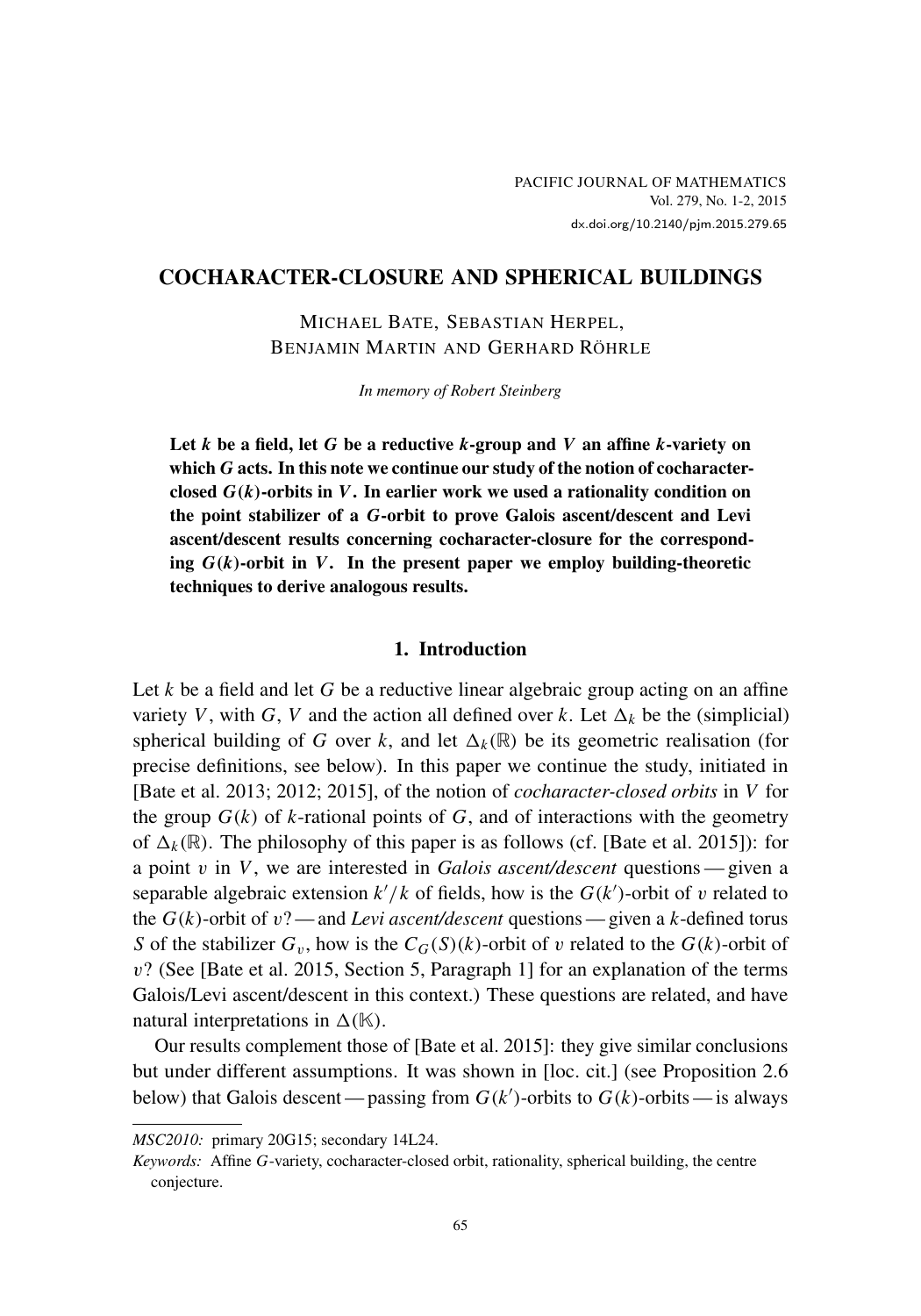well-behaved. Certain results on Galois ascent were also proved [\[loc. cit.,](#page-21-2) Theorem 5.7] under hypotheses on the stabilizer  $G_v$ . The mantra in this paper is that when the centre conjecture (see [Theorem 1.2](#page-4-0) below) is known to hold, one can use it to prove Galois ascent results, and hence deduce Levi ascent/descent results. The idea is that when the extension  $k'/k$  is separable and normal, questions of Galois ascent can be interpreted in terms of the action of the Galois group of  $k'/k$  on the building; moreover, if one has such Galois ascent questions under control, then it is easier to handle Levi ascent/descent because one may assume that the torus *S* is split (cf. [\[loc. cit.,](#page-21-2) Theorem 5.4(ii)]).

When *k* is algebraically closed (or more generally when *k* is perfect), our setup is also intimately related to the *optimality formalism* of [\[Kempf 1978;](#page-21-3) [Rousseau](#page-22-0) [1978;](#page-22-0) [Hesselink 1978\]](#page-21-4). Indeed, one may interpret this formalism in the language of the centre conjecture (see [\[Bate et al. 2012,](#page-21-1) Section 1]). The idea is to study the *G*-orbits in *V* via limits along cocharacters of *G*: limits are formally defined below, but given v in V, if we take the set of cocharacters  $\lambda$  of G for which the limit  $\lim_{a\to 0} \lambda(a) \cdot v$  exists, and interpret this set in terms of the set of Q-points  $\Delta(\mathbb{Q})$  of the building of *G*, then we obtain a convex subset  $\Sigma_v$  of  $\Delta(\mathbb{Q})$ . In case  $G \cdot v$  is not Zariski-closed, one can find a fixed point in the set  $\Sigma_v$  and an associated *optimal parabolic subgroup P* of *G* with many nice properties: in particular, the stabilizer  $G_v$  normalises  $P$ . It is not currently known in general how to produce analogues of these optimality results over arbitrary fields (or even whether such results exist); see [\[Bate et al. 2013,](#page-21-0) Section 1] for further discussion. Our first main theorem gives a rational analogue of the Kempf–Rousseau–Hesselink ideas when  $\Sigma_{v,k_s}$  (the points of  $\Sigma_v$  coming from  $k_s$ -defined cocharacters of *G*) happens to be a subcomplex of  $\Delta(\mathbb{Q})$ , and also answers in this case the ascent/descent questions posed earlier.

<span id="page-3-0"></span>**Theorem 1.1.** Let  $v \in V$ . Suppose  $\Sigma_{v,k_s}$  is a subcomplex of  $\Delta_{k_s}(\mathbb{Q})$ . Then the *following hold*:

- (i) *Suppose*  $v \in V(k)$  *and*  $G(k_s) \cdot v$  *is not cocharacter-closed over*  $k_s$ *. Let S be any k*-defined torus of  $G_v$  *and set*  $L = C_G(S)$ *. Then there exists*  $\sigma \in Y_k(L)$ *such that*  $\lim_{a\to 0} \sigma(a) \cdot v$  *exists and lies outside*  $G(k_s) \cdot v$ *.*
- (ii) *Suppose*  $v \in V(k)$ *. For any separable algebraic extension*  $k'/k$ *,*  $G(k') \cdot v$  *is*  $i$ *cocharacter-closed over*  $k'$  *if and only if*  $G(k) \cdot v$  *is cocharacter-closed over*  $k$ .
- (iii) Let *S* be any *k*-defined torus of  $G_v$  and set  $L = C_G(S)$ . Then  $G(k) \cdot v$  is *cocharacter-closed over k if and only if L*(*k*)· v *is cocharacter-closed over k.*

The hypothesis that  $\Sigma_{v,k_s}$  is a subcomplex allows us to apply the following result — Tits' centre conjecture — in the proof of [Theorem 1.1:](#page-3-0)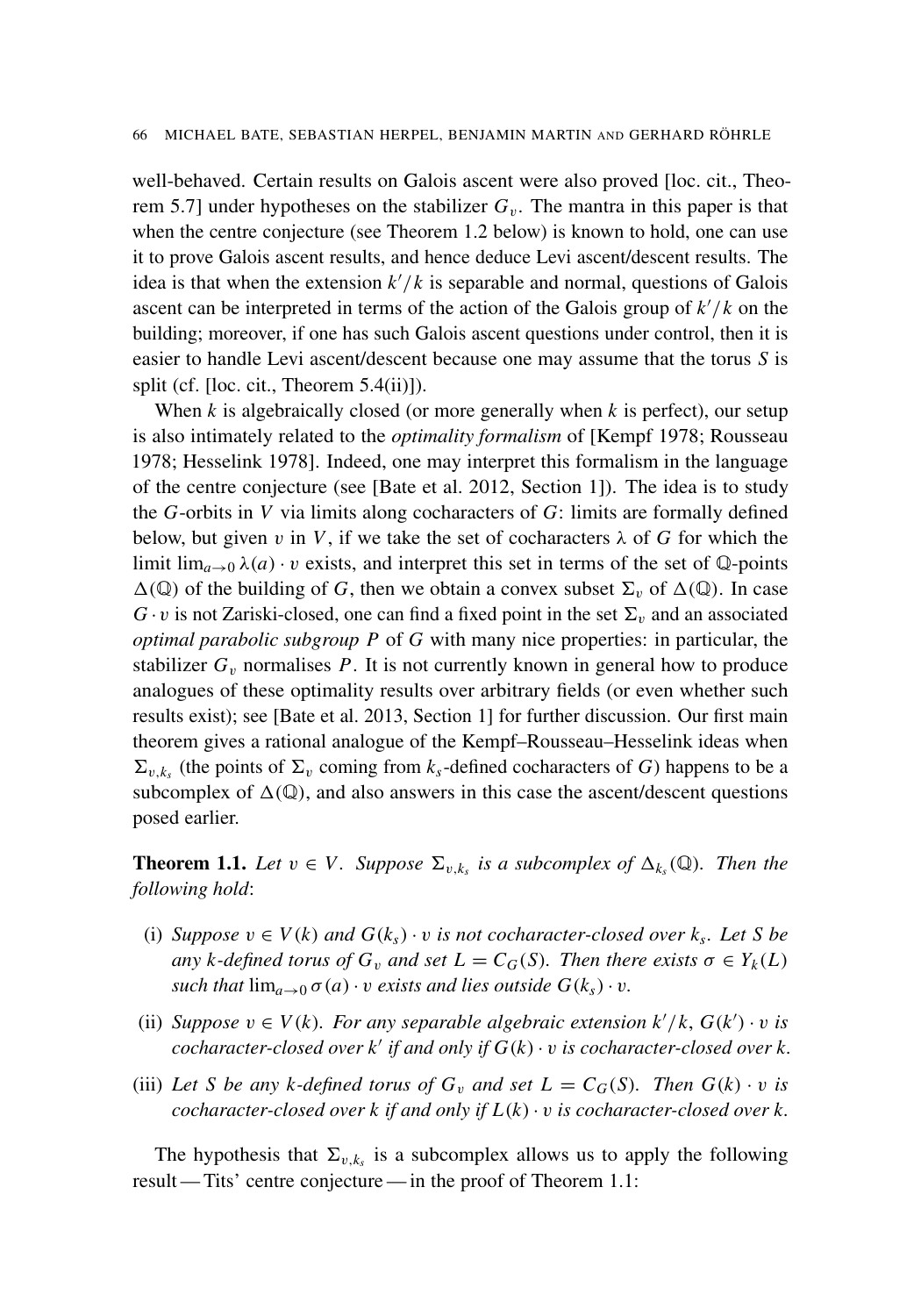<span id="page-4-0"></span>**Theorem 1.2.** Let  $\Theta$  be a thick spherical building and let  $\Sigma$  be a convex subcomplex *of*  $\Theta$  *such that*  $\Sigma$  *is not completely reducible. Then there is a simplex of*  $\Sigma$  *that is fixed by every building automorphism of*  $\Theta$  *that stabilizes*  $\Sigma$ . (*We call such a simplex a* centre *of*  $\Sigma$ .)

For definitions and further details, see [\[Ramos-Cuevas 2013\]](#page-22-1); in particular, note that the spherical building of a reductive algebraic group is thick. The conjecture was proved by Mühlherr and Tits [\[2006\]](#page-21-5), Leeb and Ramos-Cuevas [\[2011\]](#page-21-6) and Ramos-Cuevas [\[2013\]](#page-22-1), and a uniform proof for chamber subcomplexes has also now been given by Mühlherr and Weiss [\[2013\]](#page-21-7). The condition that  $\Sigma_{v,k_s}$  is a subcomplex is satisfied in the theory of complete reducibility for subgroups of  $G$  and Lie subalgebras of Lie $(G)$ , and our results yield applications to complete reducibility (see [Theorem 1.4](#page-4-1) below).

By [\[Bate et al. 2015,](#page-21-2) Theorem 5.7], the conclusions of [Theorem 1.1\(](#page-3-0)ii) and (iii) hold if  $G_v$  has a maximal torus that is  $k$ -defined. Our second main result gives alternative hypotheses on  $G_v$ , this time of a group-theoretic nature, for the conclu-sions of [Theorem 1.1](#page-3-0) to hold, without the assumption that  $\Sigma_{v,k_s}$  is a subcomplex. The proof of this result relies in an essential way on known cases of a strengthened version of the centre conjecture (this time from [\[Bate et al. 2012\]](#page-21-1)).

<span id="page-4-2"></span>**Theorem 1.3.** *Let*  $v \in V(k)$ *. Suppose that* (*a*)  $G_v^0$  *is nilpotent, or* (*b*) *every simple component of G*<sup>0</sup> *has rank* 1*. Then the following hold*:

- (i) *Suppose*  $G(k<sub>s</sub>) \cdot v$  *is not cocharacter-closed over*  $k<sub>s</sub>$ *. Let S be any*  $k$ -*defined torus of*  $G_v$  *and set*  $L = C_G(S)$ *. Then there exists*  $\sigma \in Y_k(L)$  *such that*  $G_v(k_s)$ *normalises*  $P_{\sigma}(G^0)$  *and*  $\lim_{a\to 0} \sigma(a) \cdot v$  *exists and lies outside*  $G(k_s) \cdot v$ *.*
- (ii) For any separable algebraic extension  $k'/k$ ,  $G(k') \cdot v$  is cocharacter-closed  $\omega$ *er k'* if and only if  $G(k) \cdot v$  is cocharacter-closed over k.
- (iii) Let *S* be any *k*-defined torus of  $G_v$  and set  $L = C_G(S)$ . Then  $G(k) \cdot v$  is *cocharacter-closed over k if and only if*  $L(k) \cdot v$  *is cocharacter-closed over k.*

The hypothesis in [Theorem 1.1\(](#page-3-0)i) that  $v$  is a  $k$ -point ensures that the subset  $\Sigma_v$  is Galois-stable, and it is also needed in our proof of [Theorem 1.3](#page-4-2) (but see [Remark 4.6\)](#page-19-0). Sometimes, however, one can get away with a weaker hypothesis. This happens for *G*-complete reducibility in the final section of the paper, where we prove the following ascent/descent result:

<span id="page-4-1"></span>Theorem 1.4. *Suppose that G is connected. Let H be a subgroup of G. Let S be a k*-defined torus of  $C_G(H)$  and set  $L = C_G(S)$ . Then *H* is *G*-completely reducible *over k if and only if H is L-completely reducible over k.*

Remark 1.5. (i) [Theorem 1.4](#page-4-1) gives an alternative proof and also slightly generalises Serre's Levi ascent/descent result [\[Serre 1997,](#page-22-2) Proposition 3.2]; cf. [\[Bate et al. 2005,](#page-21-8)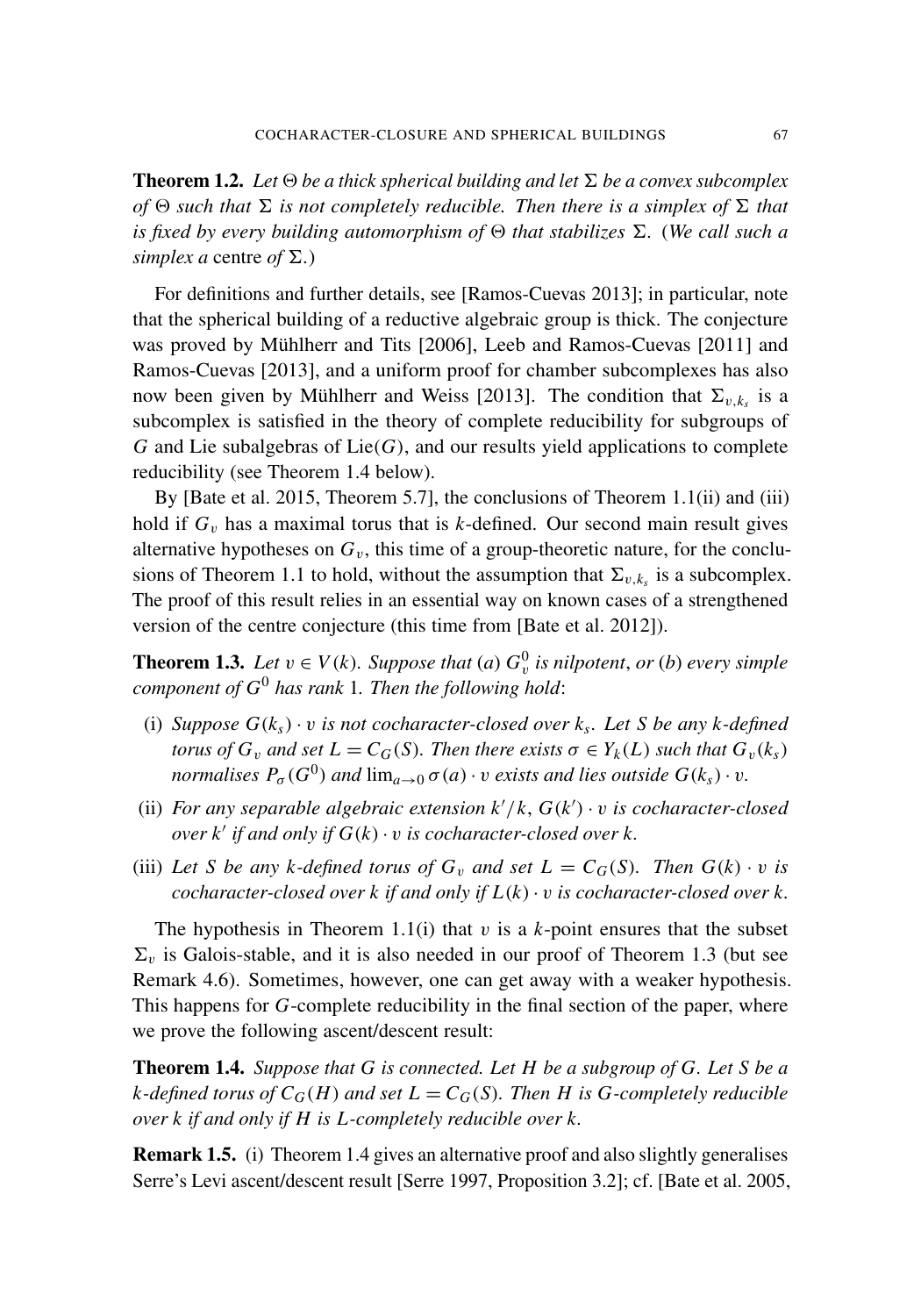Corollary 3.21, Corollary 3.22]— for in the statement of [Theorem 1.4,](#page-4-1) we do not require *H* to be a subgroup of  $G(k)$ .

(ii) The counterpart of [Theorem 1.1\(](#page-3-0)ii) (Galois ascent/descent for *G*-complete reducibility) was proved in [\[Bate et al. 2009\]](#page-21-9).

We spend much of the paper recalling relevant results from geometric invariant theory and the theory of buildings. Although the basic ideas are familiar, we need to extend many of them: for instance, the material on quasi-states in [Section 3D](#page-12-0) was covered in [\[Bate et al. 2012\]](#page-21-1) for algebraically closed fields, but we need it for arbitrary fields. We work with the geometric realisations of buildings rather than with buildings as abstract simplicial complexes; some care is needed when the reductive group *G* has positive-dimensional centre.

The paper is laid out as follows. In [Section 2,](#page-5-0) we set up notation and collect terminology and results relating to cocharacter-closedness. In [Section 3,](#page-8-1) we translate our setup into the language of spherical buildings; we use notation and results from [\[Bate et al. 2012\]](#page-21-1) on buildings, some of which we extend slightly. In [Section 4,](#page-14-0) we combine the technology from both of the preceding sections to give proofs of our main results. In the final section we give our applications to the theory of complete reducibility.

### 2. Notation and preliminaries

<span id="page-5-0"></span>Let *k* denote a field with separable closure  $k_s$  and algebraic closure  $\bar{k}$ . Let  $\Gamma :=$  $Gal(k<sub>s</sub>/k) = Gal(\bar{k}/k)$  denote the Galois group of  $k<sub>s</sub>/k$ . Throughout, *G* denotes a (possibly nonconnected) reductive linear algebraic group defined over *k*, and *V* denotes a *k*-defined affine variety upon which *G* acts *k*-morphically. Let *G*(*k*),  $G(k_s)$ ,  $V(k)$ ,  $V(k_s)$  denote the  $k$ - and  $k_s$ -points of  $G$  and  $V$ ; we usually identify  $G$ with  $G(\bar{k})$  and *V* with  $V(\bar{k})$ . If *X* is a variety then we denote its Zariski closure by *X*.

More generally, we need to consider  $k$ -points and  $k_s$ -points in subgroups that are not necessarily *k*-defined or  $k<sub>s</sub>$ -defined; note that if *k* is not perfect then even when v is a *k*-point, the stabilizer  $G_v$  need not be *k*-defined. If  $k'/k$  is an algebraic field extension and *H* is a closed subgroup of *G* then we set  $H(k') = H(\bar{k}) \cap G(k')$ , and we say that a torus *S* of *H* is  $k'$ -defined if it is  $k'$ -defined as a torus of the  $k$ -defined group *G*. Note that a  $k_s$ -defined torus of *H* is a torus of  $H(k_s)$ .

2A. *Cocharacters and G-actions.* Given a *k*-defined algebraic group *H*, we let *Y*(*H*) denote the set of cocharacters of *H*, with  $Y_k(H)$  and  $Y_{k_s}(H)$  denoting the sets of *k*-defined and *ks*-defined cocharacters, respectively. The group *H* acts on *Y*(*H*) via the conjugation action of *H* on itself. This gives actions of the group of *k*-points *H*(*k*) on *Y*<sub>*k*</sub>(*H*) and the group of  $k_s$ -points *H*( $k_s$ ) on *Y*<sub>*k*<sub>s</sub></sub>(*H*). There is also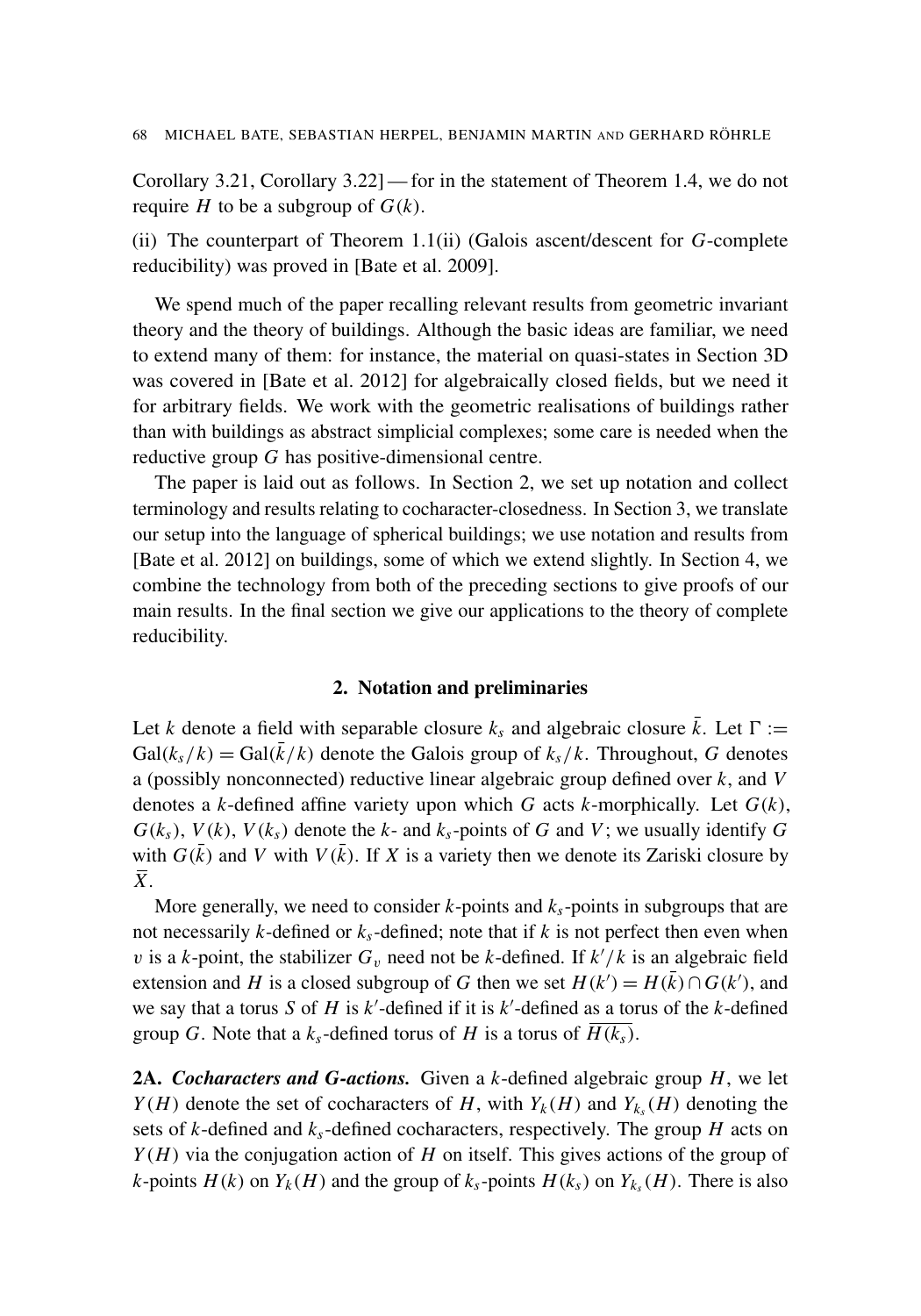an action of the Galois group  $\Gamma$  on  $Y(H)$  which stabilizes  $Y_{k_s}(H)$ , and the  $\Gamma$ -fixed elements of  $Y_{k_s}(H)$  are precisely the elements of  $Y_k(H)$ . We write  $Y = Y(G)$ , *Y*<sub>*k*</sub> = *Y*<sub>*k*</sub> (*G*) and *Y*<sub>*k*<sub>*s*</sub></sub> = *Y*<sub>*k*<sub>*s*</sub></sub> (*G*).

**Definition 2.1.** A function  $\| \cdot \| : Y \to \mathbb{R}_{>0}$  is called a  $\Gamma$ -invariant, *G*-invariant norm if:

- (i)  $\|g \cdot \lambda\| = \|\lambda\| = \|\gamma \cdot \lambda\|$  for all  $\lambda \in Y, g \in G$  and  $\gamma \in \Gamma$ ;
- (ii) for any maximal torus  $T$  of  $G$ , there is a positive definite integer-valued form (,) on  $Y(T)$  such that  $(\lambda, \lambda) = ||\lambda||^2$  for any  $\lambda \in Y(T)$ .

Such a norm always exists: To see this, take a *k*-defined maximal torus *T* and any positive definite integer-valued form on  $Y(T)$ . Since T splits over a finite extension of *k*, we can average the form over the Weyl group *W* and over the finite Galois group of the extension to obtain a *W*-invariant  $\Gamma$ -invariant form on  $Y(T)$ , which defines a norm satisfying (ii). One can extend this norm to all of *Y* because any cocharacter is  $G$ -conjugate to one in  $Y(T)$ ; this procedure is well-defined since the norm on *Y*(*T*) is *W*-invariant. See [\[Kempf 1978\]](#page-21-3) for more details. If *G* is simple then  $\| \ \|$ is unique up to nonzero scalar multiples. We fix such a norm once and for all.

For each cocharacter  $\lambda \in Y$  and each  $v \in V$ , we define a morphism of varieties  $\phi_{v,\lambda}: \bar{k}^* \to V$  via the formula  $\phi_{v,\lambda}(a) = \lambda(a) \cdot v$ . If this morphism extends to a morphism  $\widehat{\phi}_{v,\lambda} : \bar{k} \to V$ , then we say that  $\lim_{a \to 0} \lambda(a) \cdot v$  exists, and set this limit equal to  $\widehat{\phi}_{v,\lambda}(0)$ ; note that such an extension, if it exists, is necessarily unique.

**Definition 2.2.** For  $\lambda \in Y$  and  $v \in V$ , we say that  $\lambda$  *destabilizes* v provided  $\lim_{a\to 0} \lambda(a) \cdot v$  exists, and if  $\lim_{a\to 0} \lambda(a) \cdot v$  exists and does not belong to  $G \cdot v$ , then we say  $\lambda$  *properly destabilizes* v. We have an analogous notion over  $k$ : if  $\lambda \in Y_k$  then we say that  $\lambda$  *properly destabilizes* v *over* k if  $\lim_{a\to 0} \lambda(a) \cdot v$  exists and does not belong to  $G(k) \cdot v$ . Finally, if  $k'/k$  is an algebraic extension, and  $\lambda \in Y_k$ , then we say that  $\lambda$  *properly destabilizes* v *over*  $k'$  if  $\lim_{a\to 0} \lambda(a) \cdot v$  exists and does not belong to  $G(k') \cdot v$ ; that is, if  $\lambda$  — regarded as an element of  $Y_{k'}(G)$  — properly destabilizes  $v$  over  $k'$ .

**2B.** *R*-parabolic subgroups. When  $V = G$  and G is acting by conjugation, for each  $\lambda \in Y$  we get a set  $P_{\lambda} := \{g \in G \mid \lim_{a \to 0} \lambda(a)g\lambda(a)^{-1}$  exists}; this is a parabolic subgroup of *G*. We distinguish these parabolic subgroups by calling them *Richardson-parabolic* or *R-parabolic* subgroups. For basic properties of these subgroups, see [\[Bate et al. 2005,](#page-21-8) Section 6]. We recall here that  $L_{\lambda} = C_G(\text{Im}(\lambda))$ is called an *R-Levi subgroup* of  $P_\lambda$ ,  $R_u(P_\lambda)$  is the set of elements sent to  $1 \in G$ in the limit, and  $P_{\lambda} = R_{\mu}(P_{\lambda}) \rtimes L_{\lambda}$ . Further,  $R_{\mu}(P_{\lambda})$  acts simply transitively on the set of all  $L_{\mu}$  such that  $P_{\mu} = P_{\lambda}$  (that is, on the set of all R-Levi subgroups of *P*<sub> $\lambda$ </sub>): note that this is a transitive action of  $R_u(P_\lambda)$  on the set of *subgroups* of the form  $L_{\mu}$ , not on the set of cocharacters for which  $P_{\mu} = P_{\lambda}$ . Most of these things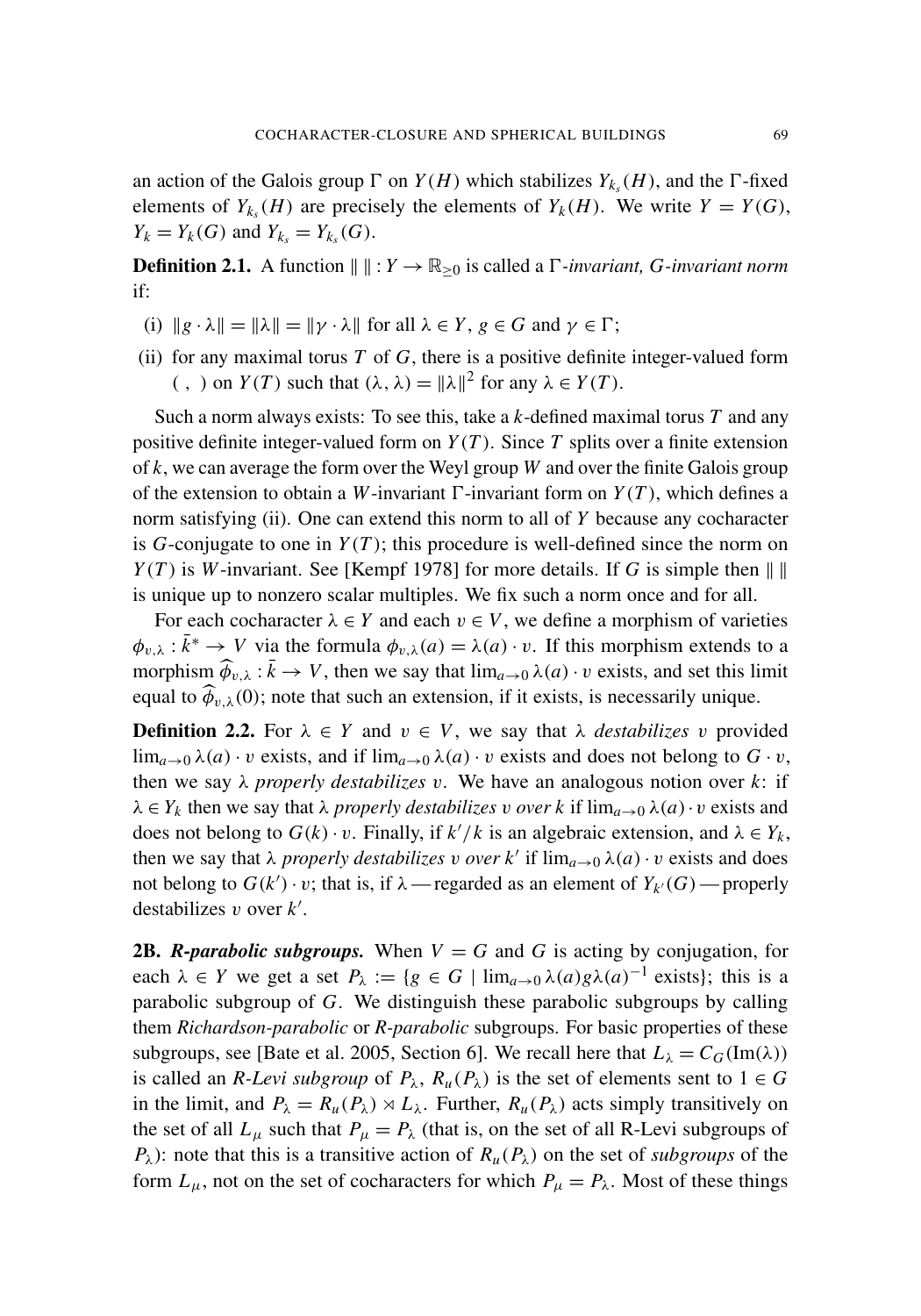work equally well over the field *k*: for example, if  $\lambda$  is *k*-defined then  $P_{\lambda}$ ,  $L_{\lambda}$  and  $R_u(P_\lambda)$  are; moreover, given any *k*-defined R-parabolic subgroup *P*,  $R_u(P)(k)$  acts simply transitively on the set of *k*-defined R-Levi subgroups of *P* [\[Bate et al. 2013,](#page-21-0) Lemma 2.5]. Note that if *P* is *k*-defined and *G* is connected then  $P = P_\lambda$  for some  $k$ -defined  $\lambda$ , but this can fail if *G* is not connected [\[Bate et al. 2013,](#page-21-0) Section 2].

When *H* is a reductive subgroup of *G* the inclusion  $Y(H) \subseteq Y(G)$  means that we get an R-parabolic subgroup of *H* and of *G* attached to any  $\lambda \in Y(H)$ . When we use the notation  $P_{\lambda}$ ,  $L_{\lambda}$ , etc., we are always thinking of  $\lambda$  as a cocharacter of *G*. If we need to restrict attention to the subgroup *H* for some reason, we write  $P_{\lambda}(H)$ ,  $L_{\lambda}(H)$ , etc.

<span id="page-7-0"></span>**2C.** The sets  $Y(\mathbb{Q})$  and  $Y(\mathbb{R})$ . Form the set  $Y(\mathbb{Q})$  by taking the quotient of  $Y \times \mathbb{N}_0$ by the relation  $\lambda \sim \mu$  if and only if  $n\lambda = m\mu$  for some  $m, n \in \mathbb{N}$ , and extend the norm function to  $Y(\mathbb{Q})$  in the obvious way. For any torus *T* in *G*,  $Y(T, \mathbb{Q}) := Y(T) \otimes_{\mathbb{Z}} \mathbb{Q}$  is a vector space over  $\mathbb{Q}$ . Now one can form real spaces  $Y(T, \mathbb{R}) := Y(T, \mathbb{Q}) \otimes_{\mathbb{Q}} \mathbb{R}$  for each maximal torus *T* of *G* and a set  $Y(\mathbb{R})$  by glueing the  $Y(T, \mathbb{R})$  together according to the way the spaces  $Y(T, \mathbb{Q})$  fit together [\[Bate et al. 2012,](#page-21-1) Section 2.2]. The norm extends to these sets. One can define sets  $Y_k(\mathbb{Q})$ ,  $Y_k(\mathbb{R})$ ,  $Y_k(T, \mathbb{Q})$ ,  $Y_k(T, \mathbb{R})$ ,  $Y_{k_s}(\mathbb{Q})$ ,  $Y_{k_s}(\mathbb{R})$ ,  $Y_{k_s}(T, \mathbb{Q})$  and  $Y_{k_s}(T, \mathbb{R})$ analogously by restricting attention to *k*-defined cocharacters and maximal tori, or *ks*-defined cocharacters and maximal tori, as appropriate. For the rest of the paper,  $K$  denotes either of  $\mathbb Q$  or  $\mathbb R$  when the distinction is not important. The sets *Y*( $\mathbb{K}$ ), *Y<sub>k</sub>*( $\mathbb{K}$ ) and *Y<sub>k<sub>s</sub>*</sub>( $\mathbb{K}$ ) inherit *G*-, *G*( $k$ )-, *G*( $k_s$ )- and *Γ*-actions from those on *Y*,  $Y_k$  and  $Y_{k_s}$ , as appropriate, and each element  $\lambda \in Y(\mathbb{K})$  still corresponds to an R-parabolic subgroup  $P_\lambda$  and an R-Levi subgroup  $L_\lambda$  of *G* (see [\[Bate et al.](#page-21-1) [2012,](#page-21-1) Section 2.2] for the case  $K = \mathbb{R}$ . If *H* is a reductive subgroup of *G* then we write  $Y(H, \mathbb{Q})$ , etc., to denote the above constructions for *H* instead of *G*.

2D. *G-varieties and cocharacter-closure.* We recall the following fundamental definition from [\[Bate et al. 2015,](#page-21-2) Definition 1.2], which extends the one given in [\[Bate et al. 2013,](#page-21-0) Definition 3.8].

Definition 2.3. A subset *S* of *V* is said to be *cocharacter-closed over k (for G)* if for every  $v \in S$  and  $\lambda \in Y_k$  such that  $v' := \lim_{a \to 0} \lambda(a) \cdot v$  exists, we have  $v' \in S$ .

This notion is explored in detail in [\[Bate et al. 2015\]](#page-21-2). In this section, we content ourselves with collecting some results from that paper, together with the earlier paper [\[Bate et al. 2013\]](#page-21-0). These results, most of which are also needed in the sequel, give a flavour of what is known about the notion of cocharacter-closure in the case that the subset involved is a single  $G(k)$ -orbit.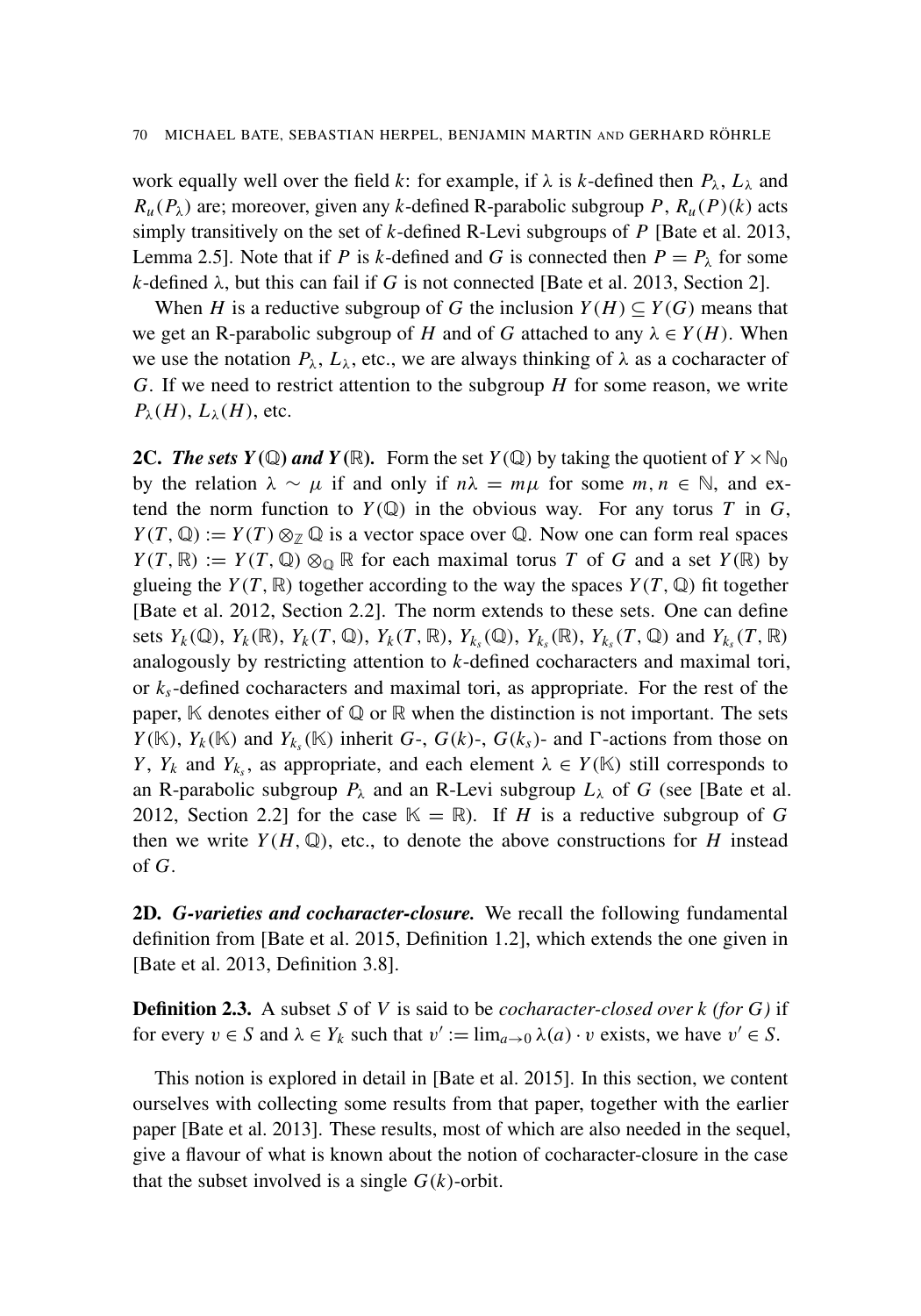<span id="page-8-5"></span>**Remark 2.4.** The geometric orbit  $G \cdot v$  is Zariski-closed if and only if it is cocharacter-closed over  $\bar{k}$ , by the Hilbert–Mumford Theorem [\[Kempf 1978,](#page-21-3) Theorem 1.4].

<span id="page-8-4"></span>**Theorem 2.5** [\[Bate et al. 2015,](#page-21-2) Corollary 5.1]. *Suppose*  $v \in V$  *is such that*  $G(k) \cdot v$ *is cocharacter-closed over k. Then whenever*  $v' = \lim_{a \to 0} \lambda(a) \cdot v$  *exists for some*  $\lambda \in Y_k$ , there exists  $u \in R_u(P_\lambda)(k)$  such that  $v' = u \cdot v$ .

<span id="page-8-0"></span>**Proposition 2.6** [\[Bate et al. 2015,](#page-21-2) Proposition 5.5]. Let  $v \in V$  *such that*  $G_v(k_s)$  *is*  $\Gamma$ -stable and let  $k'/k$  be a separable algebraic extension. If  $G(k') \cdot v$  is cocharacter- $\alpha$ *closed over k'*, *then*  $G(k) \cdot v$  *is cocharacter-closed over k.* 

<span id="page-8-2"></span>Theorem 2.7 [\[Bate et al. 2015,](#page-21-2) Theorem 5.4]. *Suppose S is a k-defined torus of*  $G_v$  *and set*  $L = C_G(S)$ *.* 

- (i) If  $G(k) \cdot v$  is cocharacter-closed over k, then  $L(k) \cdot v$  is cocharacter-closed *over k.*
- (ii) If *S* is *k*-split, then  $G(k) \cdot v$  is cocharacter-closed over *k* if and only if  $L(k) \cdot v$ *is cocharacter-closed over k.*

We note that, as described in the introduction, one of the main points of this paper is to show that the converse of [Proposition 2.6](#page-8-0) holds under certain extra hypotheses, and that the hypothesis of splitness can be removed in [Theorem 2.7\(](#page-8-2)ii) under the same hypotheses; see also [\[Bate et al. 2015,](#page-21-2) Theorem 1.5].

Our final result, a strengthening of Lemma 5.6 of [\[Bate et al. 2015\]](#page-21-2), follows from the arguments given in the proof of that lemma.

<span id="page-8-3"></span>**Lemma 2.8.** Let *V* be an affine *G*-variety over *k* and let  $v \in V(k)$ . Suppose there *exists*  $\lambda \in Y_{k_s}$  *such that*  $\lambda$  *properly destabilizes* v. Then there exists  $\mu \in Y_k$  *such that*  $v' = \lim_{a \to 0} \mu(a) \cdot v$  exists, v' is not  $G(k_s)$ -conjugate to v and  $G_v(k_s)$  normalises  $P_{\mu}$ *. In particular,*  $G(k) \cdot v$  *is not cocharacter-closed over k.* 

<span id="page-8-6"></span>**Remark 2.9.** The hypotheses of [Lemma 2.8](#page-8-3) are satisfied if  $\lambda \in Y_{k}$  ( $Z(G^0)$ ) destabilizes v but does not fix v. For if  $v' := \lim_{a \to 0} \lambda(a) \cdot v$  is *G*-conjugate to v then v' is  $R_u(P_\lambda)$ -conjugate to v [\[Bate et al. 2013,](#page-21-0) Theorem 3.3]; but  $R_u(P_\lambda) = 1$ , so this cannot happen.

# 3. Spherical buildings and Tits' centre conjecture

<span id="page-8-1"></span>The simplicial building  $\Delta_k$  of a semisimple algebraic group *G* over *k* is a simplicial complex, the simplices of which correspond to the *k*-defined parabolic subgroups of *G* ordered by reverse inclusion. See [\[Tits 1974,](#page-22-3) §5] for a detailed description. Our aim in this section is to construct for an arbitrary reductive group *G* over *k*, objects  $\Delta_k(\mathbb{K})$  for  $\mathbb{K} = \mathbb{R}$  or  $\mathbb{Q}$  that correspond to the geometric realisation of the spherical building of  $G^0$  over *k* (or the set of  $\mathbb{Q}$ -points thereof) when  $G^0$  is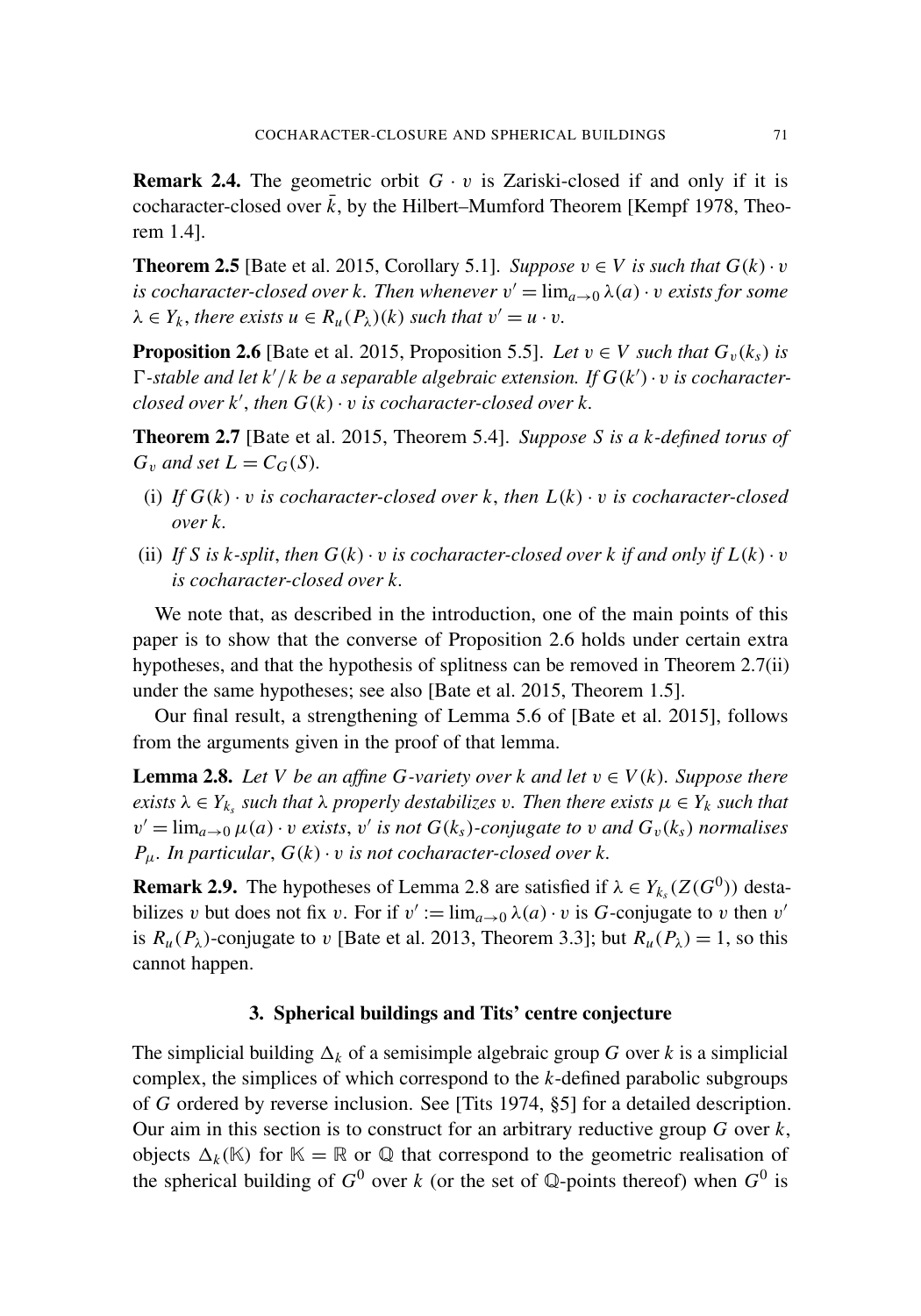semisimple. These are slightly more general objects (possibly with a contribution from  $Z(G^0)$ ) when  $G^0$  is reductive. Recall that  $\Gamma$  denotes the Galois group of  $k_s/k$ . Most of the notation and terminology below is developed in full detail in the paper [\[Bate et al. 2012\]](#page-21-1) — we point the reader in particular to the constructions in [\[Bate](#page-21-1) [et al. 2012,](#page-21-1) Sections 2, 6.3, 6.4]. For the purposes of this paper, we need to extend some of the results in [\[loc. cit.\]](#page-21-1) (for example by incorporating the effect of the Galois group  $\Gamma$ ), but rather than reiterating all the details, we just gather enough material to make our exposition here coherent.

**3A.** *Definition of*  $\Delta_k(\mathbb{K})$ . We first form the *vector building*  $V_k(\mathbb{K})$  by identifying  $\lambda$ in  $Y_k(\mathbb{K})$  with  $u \cdot \lambda$  for every  $u \in R_u(P_\lambda)(k)$ . The norm function on  $Y_k(\mathbb{K})$  descends to  $V_k(\mathbb{K})$ , because it is *G*-invariant. This gives a well-defined function on  $V_k(\mathbb{K})$ , which we also call a norm, and makes  $V_k(\mathbb{K})$  into a metric space.

- **Definition 3.1.** (i) Define  $\Delta_k(\mathbb{R})$  to be the unit sphere in  $V_k(\mathbb{R})$  and  $\Delta_k(\mathbb{Q})$  to be the projection of  $V_k(\mathbb{Q}) \setminus \{0\}$  onto  $\Delta_k(\mathbb{R})$ .
- (ii) Two points of  $\Delta_k(\mathbb{K})$  are called *opposite* if they are antipodal on the sphere  $\Delta_k(\mathbb{R})$ .
- (iii) It is clear that the conjugation action of  $G(k)$  on  $Y_k$  gives rise to an action of  $G(k)$  on  $\Delta_k(\mathbb{K})$  by isometries, and there is a natural  $G(k)$ -equivariant, surjective map  $\zeta : Y_k(\mathbb{K}) \setminus \{0\} \to \Delta_k(\mathbb{K}).$
- (iv) The *apartments* of  $\Delta_k(\mathbb{K})$  are the sets  $\Delta_k(T, \mathbb{K}) := \zeta(Y_k(T, \mathbb{K}))$  where *T* runs over the maximal *k*-split tori of *G*.
- (v) The metric space  $\Delta_k(K)$  and its apartments have a simplicial structure, because any point  $x = \zeta(\lambda)$  of  $\Delta_k(K)$  gives rise to a *k*-defined parabolic subgroup  $P_\lambda$ of  $G^0$  (see [Section 2C\)](#page-7-0); the simplicial complex consists of the proper *k*-defined parabolic subgroups of  $G^0$ , ordered by reverse inclusion. We write  $\Delta_k$  for the spherical building of *G* over *k* regarded purely as a simplicial complex. The simplicial spherical buildings of  $G^0$  and of  $[G^0, G^0]$  are the same. Our notion of opposite is compatible with the usual one for parabolic subgroups: if  $\lambda \in Y(G)$  then  $P_{-\lambda}$  is an opposite parabolic to  $P_{\lambda}$ .

To avoid tying ourselves in knots, when the distinction is not important to the discussion at hand, we loosely refer to either of the objects  $\Delta_k(\mathbb{Q})$  and  $\Delta_k(\mathbb{R})$  as *the building of G over k*.

One can make analogous definitions of objects  $\Delta_{k_s}(\mathbb{K})$  and  $\Delta(\mathbb{K}) = \Delta_{\vec{k}}(\mathbb{K})$  over  $k_s$  and  $\bar{k}$ , respectively, with corresponding systems of apartments and maps  $\zeta$ . We write  $\Delta_{k_s}$  and  $\Delta$  for these spherical buildings regarded as simplicial complexes.

Because we are interested in rationality results, we need to know the relationship between  $\Delta_k(\mathbb{K})$  and  $\Delta_{k_s}(\mathbb{K})$ . Given a *k*-defined reductive subgroup *H* of *G*, we also want to relate  $\Delta_k(H, \mathbb{K})$  to  $\Delta_k(\mathbb{K})$ , where  $\Delta_k(H, \mathbb{K})$  denotes the building of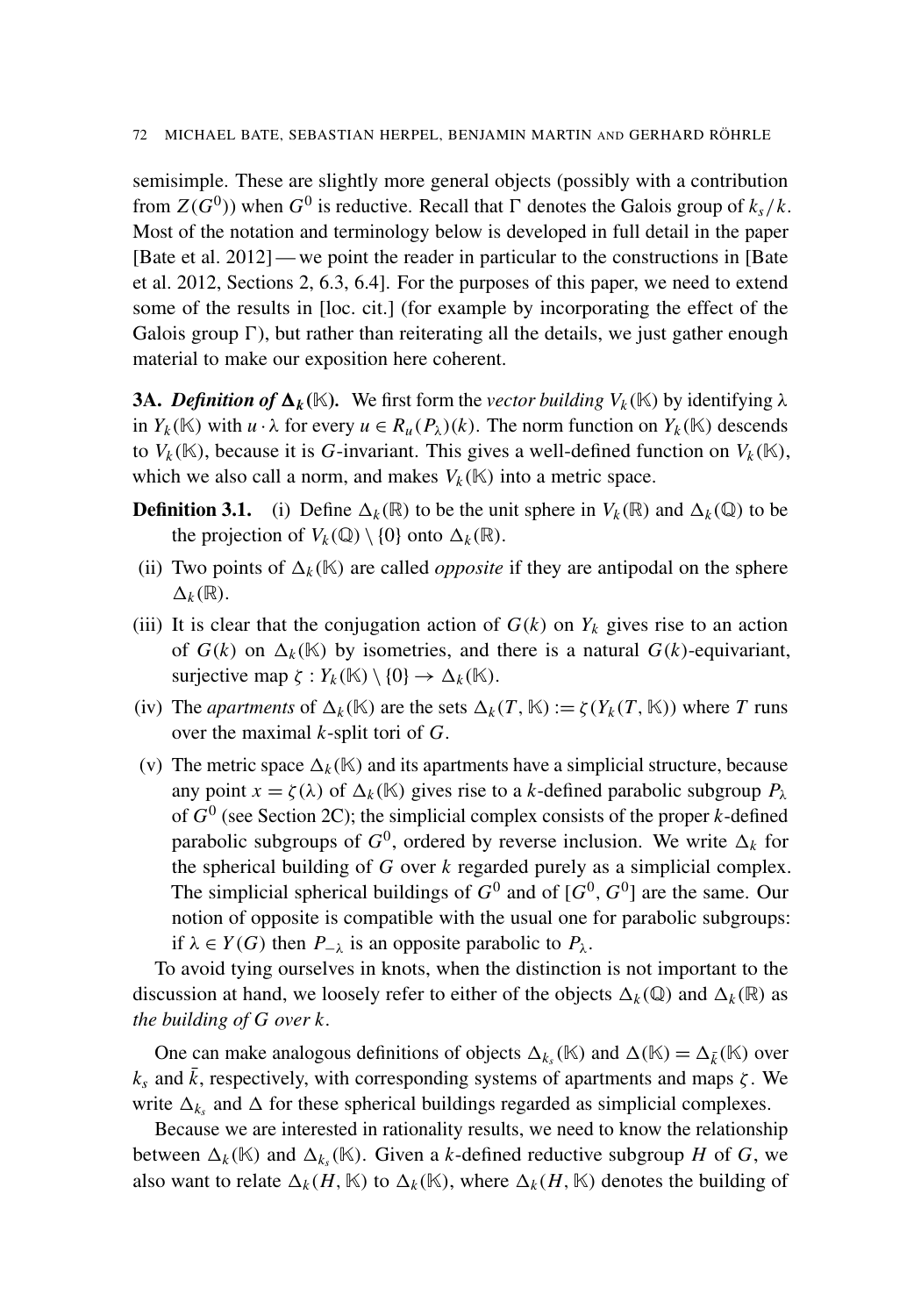*H* over *k*. It is easy to see that the  $\Gamma$ -action on cocharacters descends (via  $\zeta$ ) to  $\Gamma$ -actions by isometries on  $\Delta_{k_s}(\mathbb{K})$  and  $\Delta(\mathbb{K})$ .

- **Lemma 3.2.** (i) *There are naturally occurring copies of*  $\Delta_k(\mathbb{K})$  *inside*  $\Delta_{k}(\mathbb{K})$ *and*  $\Delta(K)$ *. We can in fact identify*  $\Delta_k(K)$  *with the set of*  $\Gamma$ *-fixed points of*  $\Delta_{k_s}(\mathbb{K})$ .
- (ii) *Let H be a k-defined reductive subgroup of G. Then there is a naturally occurring copy of*  $\Delta_k(H, \mathbb{K})$  *inside*  $\Delta_k(\mathbb{K})$ *.*

*Proof.* (i) It is clear that  $Y_k(\mathbb{K}) \subseteq Y_{k_s}(\mathbb{K}) \subseteq Y(\mathbb{K})$ , and  $Y_k(\mathbb{K})$  is precisely the set of  $\Gamma$ -fixed points in  $Y_{k_s}(\mathbb{K})$ . Since  $R_u(P_\lambda)(k)$  acts simply transitively on the set of *k*-defined R-Levi subgroups of  $P_\lambda$ , two *k*-defined cocharacters  $\lambda$  and  $\mu$  are  $R_u(P_\lambda)$ -conjugate if and only if they are  $R_u(P_\lambda)(k_s)$ -conjugate if and only if they are  $R_u(P_\lambda)(k)$ -conjugate. Following this observation through the definition of  $\Delta_k(\mathbb{K})$ ,  $\Delta_{k_s}(\mathbb{K})$  and  $\Delta(\mathbb{K})$  is enough to prove the first assertion of (i). It is clear that  $\Delta_k(\mathbb{K})$ is fixed by  $\Gamma$ . Conversely, let  $x \in \Delta_{k_s}(\mathbb{K})$  be fixed by  $\Gamma$ . Let *P* be the parabolic subgroup associated to *x*. Then *P* is  $k<sub>s</sub>$ -defined and  $\Gamma$ -stable, so *P* is *k*-defined. Pick a *k*-defined maximal torus *T* of *P*. There exists  $\lambda \in Y_{k_s}(T, \mathbb{K})$  such that  $P = P_{\lambda}$ [\[Springer 1998,](#page-22-4) 8.4.4, 8.4.5]. Each  $\gamma \in \Gamma$  maps  $\lambda$  to a  $R_u(P)(k_s)$ -conjugate of  $\lambda$ . Now  $R_u(P)$  acts simply transitively on the set of Levi subgroups of P, and each maximal torus of *P* is contained in a unique Levi subgroup [\[Springer 1998,](#page-22-4) 8.4.4], so  $R_u(P)$  acts freely on the set of maximal tori of P. But T is  $\Gamma$ -stable, so we must have that  $\Gamma$  fixes  $\lambda$ . Hence  $x \in \Delta_k(\mathbb{K})$ , as required.

(ii) In analogy with the first assertion of (i) (although it is slightly more subtle), the key observation is that if  $\lambda$ ,  $\mu \in Y_k(H)$  are  $R_u(P_\lambda(G))(k)$ -conjugate, then they are in fact  $R_u(P_\lambda(H))(k)$ -conjugate (see [\[Bate et al. 2011,](#page-21-10) Lemma 3.3(i)]). Observe also that the restriction of a  $\Gamma$ - and *G*-invariant norm on *Y* to *Y*(*H*) gives a  $\Gamma$ - and *H*-invariant norm on  $Y(H)$ .

Henceforth, we write  $\Delta_k(\mathbb{K}) \subseteq \Delta_{k_s}(\mathbb{K}) \subseteq \Delta(\mathbb{K})$  and  $\Delta_k(H, \mathbb{K}) \subseteq \Delta_k(\mathbb{K})$  without any further comment. One note of caution: the inclusion  $\Delta_k(H, \mathbb{K}) \subseteq \Delta_k(\mathbb{K})$  does not in general respect the simplicial structures on these objects.

<span id="page-10-0"></span>3B. *Convex subsets.* Because any two parabolic subgroups of *G* contain a common maximal torus, any two points  $x, y \in \Delta(\mathbb{K})$  are contained in a common apartment and, as long as these points are not opposite each other, there is a unique geodesic [*x*, *y*] joining them. This geodesic does not depend on the apartment we find containing *x* and *y*; in particular, this can be done inside  $\Delta_k(\mathbb{K})$  if  $x, y \in \Delta_k(\mathbb{K})$ and inside  $\Delta_k(H)$  if  $x, y \in \Delta_k(H)$  for some reductive subgroup *H* of *G*. This leads to the following key definitions: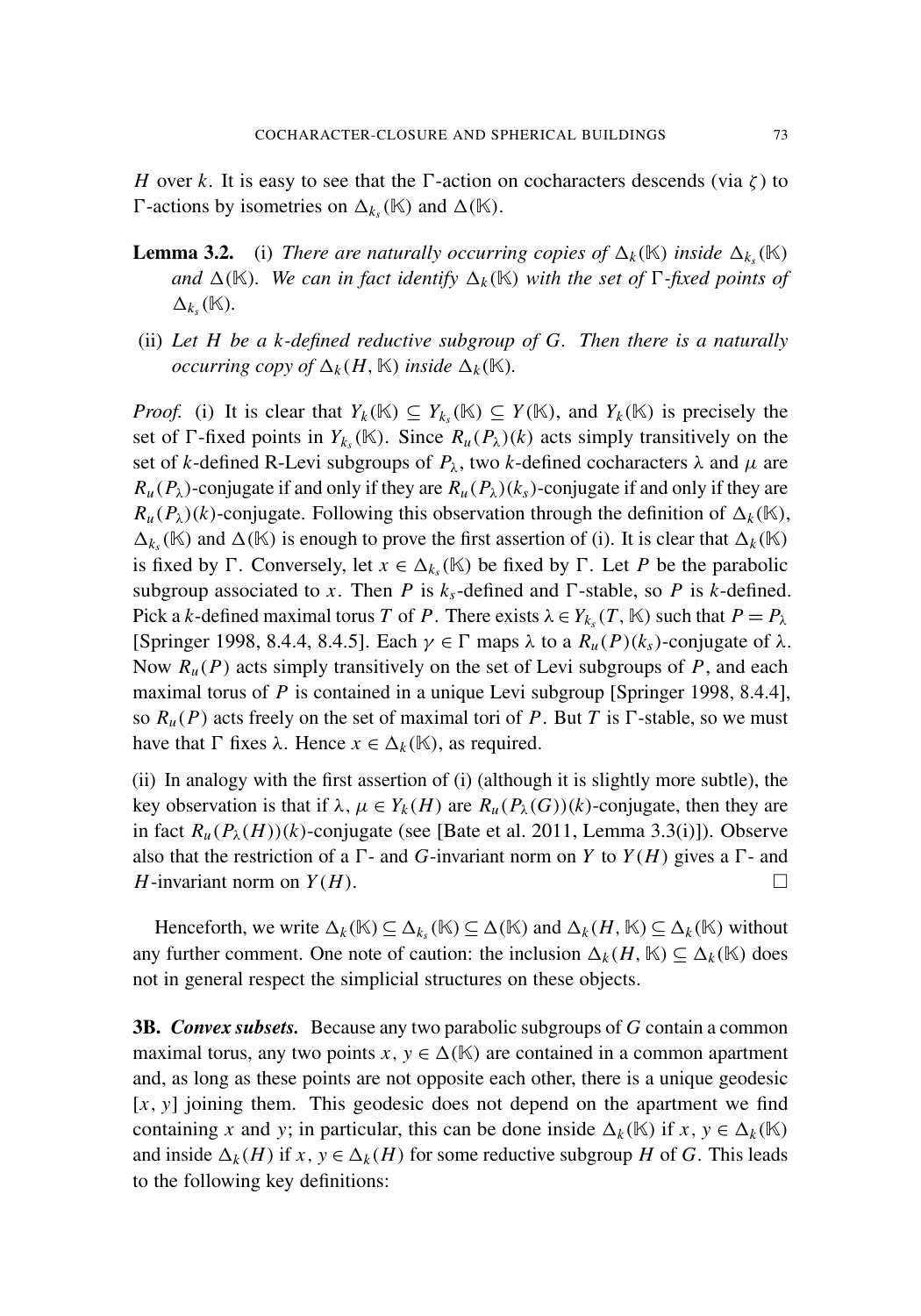- 74 MICHAEL BATE, SEBASTIAN HERPEL, BENJAMIN MARTIN AND GERHARD RÖHRLE
- **Definition 3.3.** (i) A subset  $\Sigma \subseteq \Delta(\mathbb{K})$  is called *convex* if whenever *x*,  $y \in \Sigma$  are not opposite then  $[x, y] \subseteq \Sigma$ . It follows from the discussion above that  $\Delta_k(K)$ is a convex subset of  $\Delta(\mathbb{K})$ .
- (ii) Given a convex subset  $\Sigma$  of  $\Delta(\mathbb{K})$ , its preimage  $C := \zeta^{-1}(\Sigma) \cup \{0\}$  in  $Y(\mathbb{K})$  is a union of cones  $C_T := C \cap Y(T, \mathbb{K})$ , where *T* runs over the maximal tori of *G*. The subset  $\Sigma$  is called *polyhedral* if each  $C_T$  is a polyhedral cone and  $\Sigma$  is said to have *finite type* if the set of cones  $\{g \cdot C_{g^{-1}Tg} \mid g \in G\}$  is finite for all *T*.
- (iii) A convex subset  $\Sigma$  of  $\Delta(\mathbb{K})$  is called a *subcomplex* if it is a union of simplices (that is, if  $\lambda, \mu \in Y(\mathbb{K})$  are such that  $P_{\lambda} = P_{\mu}$ , then  $\zeta(\lambda) \in \Sigma$  if and only if  $\zeta(\mu) \in \Sigma$ ) and if that union of simplices forms a subcomplex in the simplicial building  $\Delta$ . In such a circumstance, we denote the subcomplex of  $\Delta$  arising in this way by  $\Sigma$  also; note that  $\Sigma$  is convex in the sense of part (i) above if and only if  $\Sigma$  — regarded as a subcomplex of the simplicial building — is convex in the sense of simplicial buildings.

The definitions above have obvious analogues for the buildings  $\Delta_k(\mathbb{K})$  and  $\Delta_{k_s}(\mathbb{K}).$ 

There is an addition operation on the set  $V(\mathbb{K})$ , given as follows. Let  $\varphi: Y(\mathbb{K}) \to Y(\mathbb{K})$ *V*(K) be the canonical projection. Choose a maximal torus *T* of *G* and  $\lambda, \mu \in$ *Y*(*T*, K) such that  $\varphi(\lambda) = x$  and  $\varphi(\mu) = y$ ; we define  $x + y \in V(\mathbb{K})$  by  $x + y =$  $\varphi(\lambda + \mu)$ . It can be shown that this does not depend on the choice of *T*; moreover, for any  $g \in G$ ,  $g \cdot (x + y) = g \cdot x + g \cdot y$ .

3C. *The destabilizing locus and complete reducibility.* For this paper, a particularly important class of convex subsets arises from *G*-actions on affine varieties. Given an affine *G*-variety *V* and a point  $v \in V$ , set

$$
\Sigma_v := \{ \zeta(\lambda) \mid \lambda \in Y \text{ and } \lim_{a \to 0} \lambda(a) \cdot v \text{ exists} \} \subseteq \Delta(\mathbb{Q}).
$$

We call this subset the *destabilizing locus* for v; it is a convex subset of  $\Delta(\mathbb{Q})$ by [\[Bate et al. 2012,](#page-21-1) Lemma 5.5] (note that  $\Sigma_v$  coincides with  $E_{V,\{v\}}(\mathbb{Q})$  in the language of [\[Bate et al. 2012\]](#page-21-1)). Similarly we write  $\Sigma_{v,k}$  (resp.  $\Sigma_{v,k_s}$ ) for the image in  $\Delta_k(\mathbb{Q})$  (resp.  $\Delta_{k_s}(\mathbb{Q})$ ) of the *k*-defined (resp.  $k_s$ -defined) characters destabilizing v. If *H* is a reductive subgroup of *G*, then we write  $\Sigma_{v,k}(H)$  for the destabilizing locus for v with respect to *H*.

**Definition 3.4.** A subset  $\Sigma$  of  $\Delta(\mathbb{K})$  is called *completely reducible* if every point of  $\Sigma$  has an opposite in  $\Sigma$ .

<span id="page-11-0"></span>**Lemma 3.5.** *Let*  $v \in V$ *. Then:* 

(i) *Given*  $\lambda \in Y_k$  *such that*  $\zeta(\lambda) \in \Sigma_{v,k}$ ,  $\lambda$  *has an opposite in*  $\Sigma_{v,k}$  *if and only if there exists*  $u \in R_u(P_\lambda)(k)$  *such that*  $u \cdot \lambda$  *fixes*  $v$ *, if and only if there exists*  $u \in R_u(P_\lambda)(k)$  *such that*  $\lim_{a\to 0} \lambda(a) \cdot v = u^{-1} \cdot v$ *.*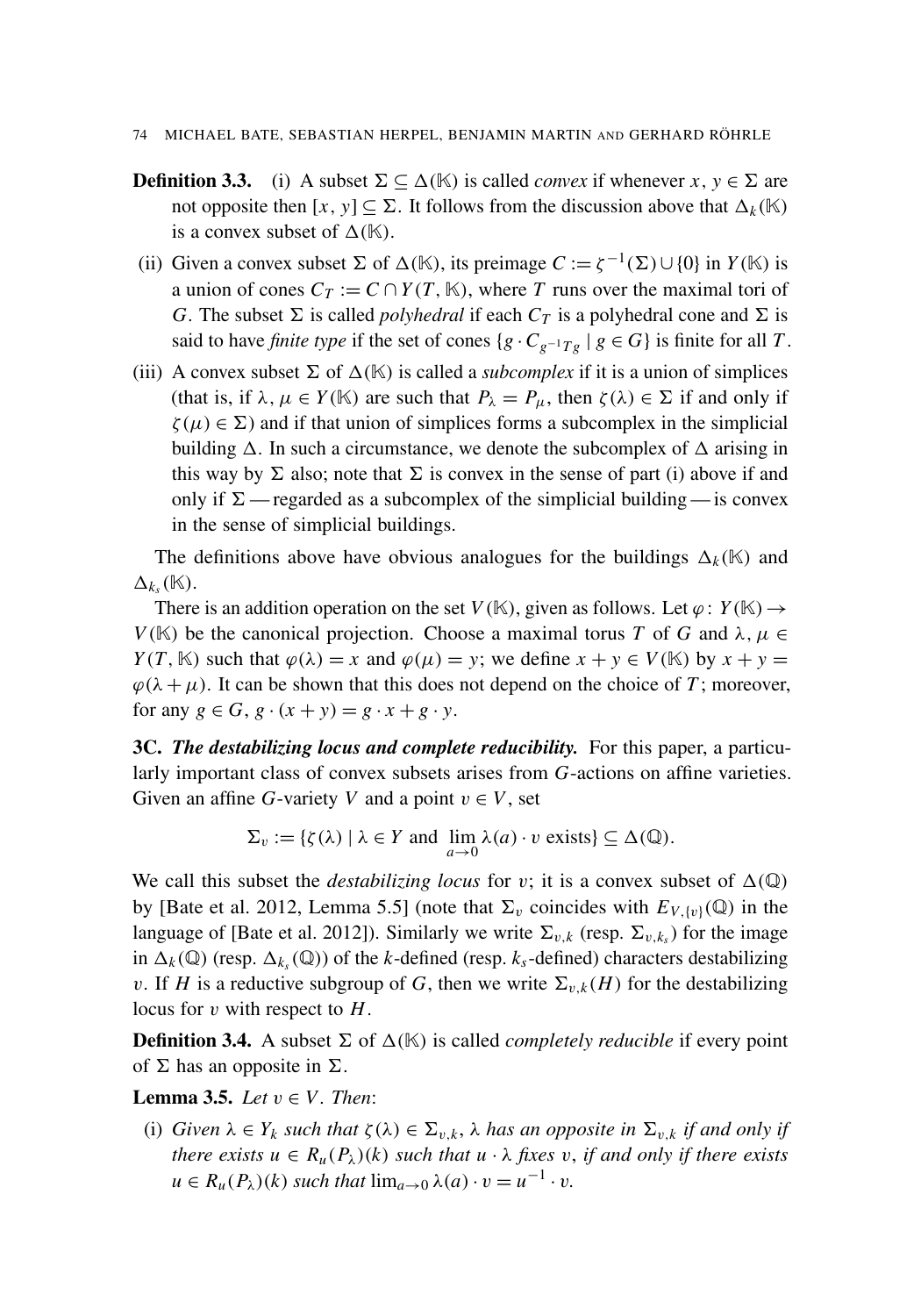- (ii) *The subset*  $\Sigma_{v,k}$  *is completely reducible if and only if*  $G(k) \cdot v$  *is cocharacterclosed over k.*
- (iii) *The subset*  $\Sigma_v$  *is completely reducible if and only if the orbit*  $G \cdot v$  *is closed in V .*

*Proof.* We have that  $\Sigma_v$  (resp.  $\Sigma_{v,k}$ ) is completely reducible if and only if for every  $\lambda \in Y$  (resp.  $\lambda \in Y_k$ ) such that  $\lim_{a\to 0} \lambda(a) \cdot v$  exists, there is some  $u \in R_u(P_\lambda)$  (resp.  $u \in R_u(P_\lambda)(k)$  such that both  $u \cdot \lambda$  and  $-(u \cdot \lambda)$  destabilize v. But this is true if and only if *u* ·  $\lambda$  fixes *v*, which is equivalent to the fact that  $\lim_{a\to 0} \lambda(a) \cdot v = u^{-1} \cdot v$ , by [\[Bate et al. 2013,](#page-21-0) Lemma 2.12]. This gives part (i). Part (ii) now follows from [Theorem 2.5,](#page-8-4) and part (iii) from [Remark 2.4.](#page-8-5)  $\Box$ 

<span id="page-12-0"></span>3D. *The strong centre conjecture and quasi-states.* The aim of the paper [\[Bate](#page-21-1) [et al. 2012\]](#page-21-1) is to study a strengthened version of Tits' centre conjecture for  $\Delta_{k_s}(\mathbb{K})$ . Let G denote the group of transformations of  $\Delta_{k_s}(\mathbb{K})$  generated by the isometries arising from the action of  $G(k<sub>s</sub>)$  and the action of  $\Gamma$ . Note that elements of  $\mathcal G$  map *ks*-defined parabolic subgroups of *G* to *ks*-defined parabolic subgroups of *G*, so they give rise to automorphisms of the simplicial building  $\Delta_{k_s}$ . Given a convex subset  $\Sigma$  of  $\Delta_{k_s}(\mathbb{K})$ , we call a point  $x \in \Sigma$  a *G-centre* if it is fixed by all the elements of G that stabilize  $\Sigma$  setwise. We can now formulate the original centre conjecture in our setting.

<span id="page-12-1"></span>**Theorem 3.6.** *Suppose*  $\Sigma \subseteq \Delta_{k_s}(\mathbb{K})$  *is a convex non-completely reducible subcomplex. Then*  $\Sigma$  *has a*  $\mathcal{G}\text{-}centre.$ 

*Proof.* [Theorem 1.2](#page-4-0) asserts the existence of a stable simplex in the subcomplex (note that the simplicial structure on  $\Delta(K)$  does not "see" the difference between G and  $G^0$ , or between  $G^0$  and its semisimple part, so the proof of the centre conjecture for subcomplexes of spherical buildings still works for the more general class of objects we have described). Now any element of  $G$  that fixes a simplex also fixes its barycentre (because the action is via isometries), and we are done.  $\Box$ 

In the strong centre conjecture [\[Bate et al. 2012,](#page-21-1) Conjecture 2.10], one replaces convex non-completely reducible subcomplexes with convex non-completely re-ducible subsets. Most of [\[loc. cit.\]](#page-21-1) deals with the special case when  $k = \overline{k}$  and considers only the isometries of  $\Delta_k(K)$  coming from the action of *G*. We need to take the action of  $\Gamma$  into account, so we briefly indicate some of the key changes that must be made to the constructions in [\[loc. cit.\]](#page-21-1) in order to make the results go through; see also the comments in [\[loc. cit.,](#page-21-1) Section 6.3].

**Definition 3.7.** We recall the notion of a K-*quasi-state*  $\Xi$  from [\[Bate et al. 2012,](#page-21-1) Definition 3.1]: this is an assignment of a finite set of characters  $\Xi(T)$  to each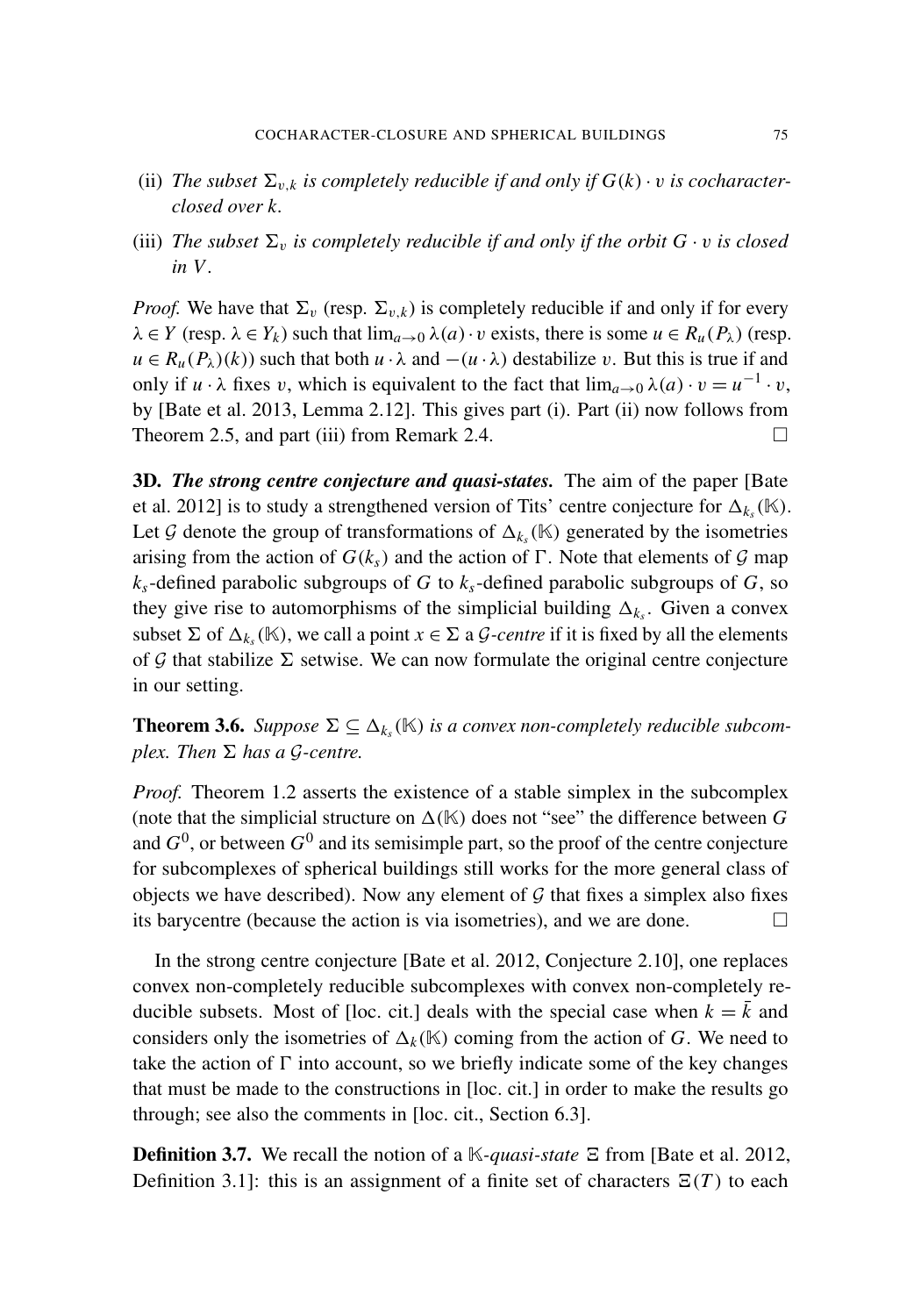maximal torus *T* of *G* satisfying certain conditions (see [\[loc. cit.\]](#page-21-1) for a precise statement).

The groups *G* and  $\Gamma$  act on quasi-states: given a K-quasi-state  $\Xi$  and  $g \in G$  and  $\gamma \in \Gamma$  we define new quasi-states  $g_* \Xi$  and  $\gamma_* \Xi$  by

$$
g_*\Xi(T) := g_!\Xi(g^{-1}Tg), \qquad \gamma_*\Xi(T) := \gamma_!(\gamma^{-1} \cdot T),
$$

where for a character  $\chi$  of a torus *T*,  $g_1\chi$  is a character of the torus  $gTg^{-1}$  given by  $(g_1 \chi)(gtg^{-1}) := \chi(t)$  for all  $t \in T$ , and similarly  $\gamma_1 \chi$  is a character of  $\gamma \cdot T$  given by  $(\gamma_1 \chi)(\gamma \cdot t) := \chi(t)$  for all  $t \in T$ .

We say a quasi-state is *defined over a field k'* if it assigns *k'*-defined characters to *k* 0 -defined maximal tori. Recall also the notions of *boundedness*, *admissibility* and *quasi-admissibility* for K-quasi-states, [\[Bate et al. 2012,](#page-21-1) Definitions 3.1 and 3.2].

With these definitions in hand, we can extend [\[loc. cit.,](#page-21-1) Lemma 3.8] as follows:

<span id="page-13-0"></span>**Lemma 3.8.** Let  $\Upsilon$  be a K-quasi-state which is defined over  $k_s$  and define  $\Xi$  :=  $\bigcup_{\gamma \in \Gamma} \gamma_* \Upsilon$  by  $\Xi(T) := \bigcup_{\gamma \in \Gamma} (\gamma_* \Upsilon)(T)$  for each maximal torus  $T$  of  $G$ . Then  $\Xi$  is *a* K*-quasi-state which is defined over k<sup>s</sup>* , *and it is bounded* (*resp. quasi-admissible*, *admissible at*  $\lambda$ ) *if*  $\Upsilon$  *is. Moreover, by construction,*  $\Xi$  *is*  $\Gamma$ -*stable.* 

*Proof.* There are two points which need to be made in order for the arguments already in the proof of [\[Bate et al. 2012,](#page-21-1) Lemma 3.8] to go through. First note that given a  $k_s$ -defined maximal torus  $T$  of  $G$  the set of Galois conjugates of  $T$  is finite (because *T* is defined over some finite extension of *k*). This means that, because ϒ is  $k_s$ -defined,  $\Xi(T)$  is still finite, so  $\Xi$  is a K-quasi-state. Now, for boundedness we need to check that if  $\Upsilon$  is bounded then the set  $\bigcup_{\gamma \in \Gamma} (\bigcup_{g \in G} g_*(\gamma_* \Upsilon)(T))$  is finite for some (and hence all)  $k<sub>s</sub>$ -defined maximal tori *T* of *G*. Since we can choose any  $k_s$ -defined maximal torus *T*, we choose one that is actually *k*-defined, and then

$$
g_*(\gamma_* \Upsilon)(T) = g_!(\gamma_* \Upsilon)(g^{-1}Tg) = g_!(\gamma_!\Upsilon(\gamma^{-1} \cdot (g^{-1}Tg)))
$$
  
=  $g_!(\gamma_!\Upsilon((\gamma^{-1} \cdot g)^{-1}T(\gamma^{-1} \cdot g)))$   
=  $\gamma_!(\gamma^{-1} \cdot g)_!\Upsilon((\gamma^{-1} \cdot g)^{-1}T(\gamma^{-1} \cdot g)) = \gamma_!((\gamma^{-1} \cdot g)_*\Upsilon)(T).$ 

Therefore, we can write

$$
\bigcup_{\gamma \in \Gamma} \left( \bigcup_{g \in G} (g_*(\gamma_* \Upsilon))(T) \right) = \bigcup_{\gamma \in \Gamma} \gamma_! \left( \bigcup_{g \in G} (\gamma^{-1} \cdot g)_* \Upsilon(T) \right).
$$

Now, since  $\Upsilon$  is bounded, the second union on the RHS is finite for every  $\gamma$ , and because ϒ is *ks*-defined and the set of Galois conjugates of a *ks*-defined character is finite, the whole RHS is finite. This proves the boundedness assertion. The other assertions follow as in [\[loc. cit.\]](#page-21-1)  $\Box$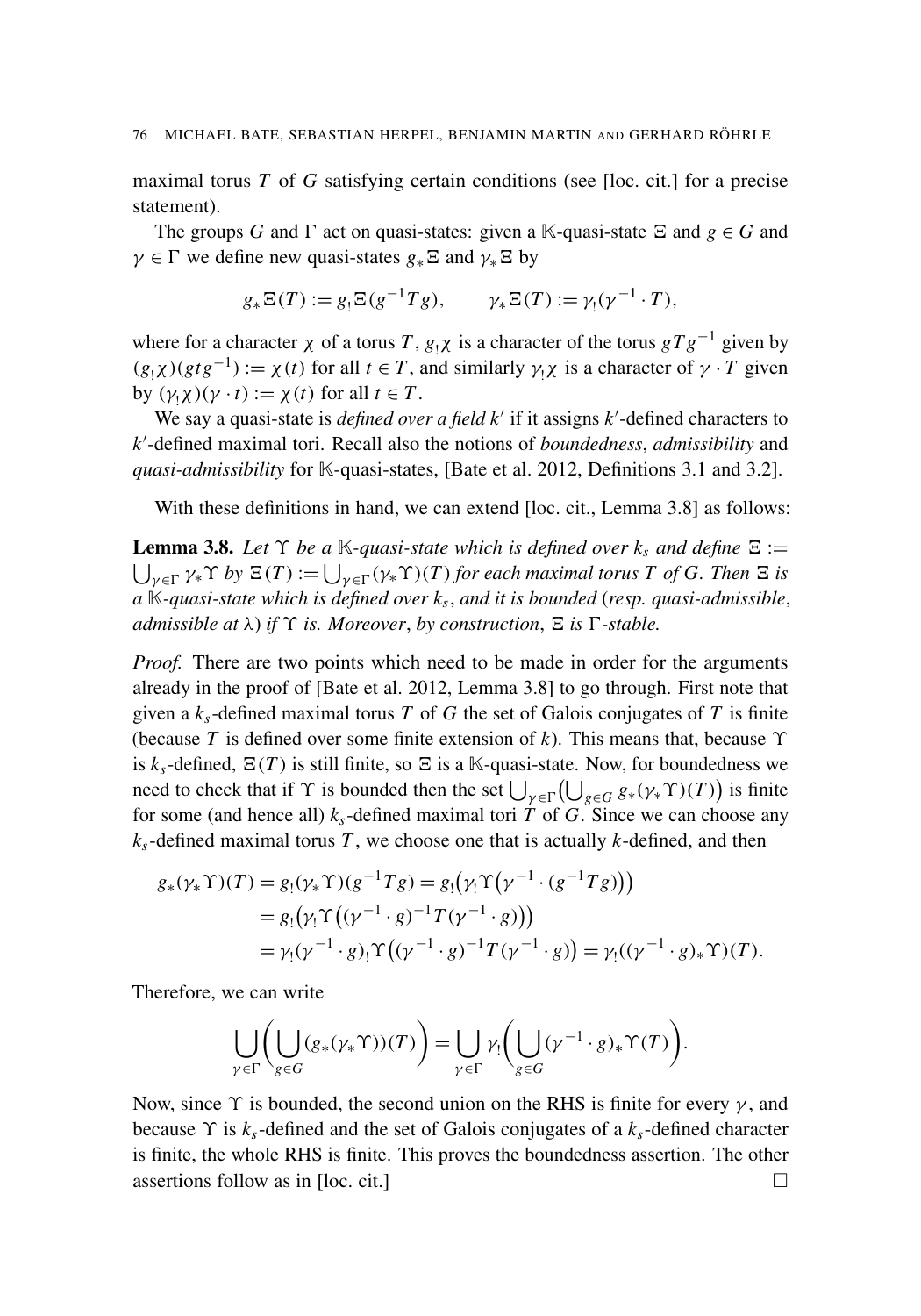Using [Lemma 3.8](#page-13-0) we can ensure that, when appropriate, the states and quasistates constructed during the course of the paper [\[Bate et al. 2012\]](#page-21-1) are Galois-stable. In particular, we get the following variant of [\[loc. cit.,](#page-21-1) Theorem 5.5]:

<span id="page-14-1"></span>**Theorem 3.9.** *Suppose*  $\Sigma \subseteq \Delta(\mathbb{Q})$  *is a convex polyhedral non-completely reducible subset of finite type contained in a single apartment of*  $\Delta(\mathbb{Q})$ *. Then*  $\Sigma$  *has a*  $\mathcal{G}$ *-centre. In particular, if*  $\Sigma$  *is stabilized by all of*  $\Gamma$ *, then there exists a*  $\Gamma$ *-fixed point in*  $\Sigma$ *.* 

*Proof.* Using [Lemma 3.8,](#page-13-0) one can ensure that the quasi-state constructed in [\[Bate](#page-21-1)] [et al. 2012,](#page-21-1) Lemma 5.2] which is used in the proof of [\[loc. cit.,](#page-21-1) Theorem 5.5] is also stable under the relevant elements of G. The proofs in [\[loc. cit.\]](#page-21-1) now go through.  $\Box$ 

Remark 3.10. In our application of [Theorem 3.9](#page-14-1) to the proof of [Theorem 1.3](#page-4-2) below,  $\Sigma$  is a  $\Gamma$ -stable subset of  $\Delta_{k_s}(\mathbb{Q})$  and we want to show that  $\Sigma$  has a  $\Gamma$ -fixed point. A striking feature of [Theorem 3.9](#page-14-1) is that we do not require the apartment containing  $\Sigma$  to be  $k_s$ -defined: it can be any apartment of the building  $\Delta(\mathbb{K}) = \Delta_{\bar{k}}(\mathbb{K})$ .

We note here that, unfortunately, we do not know *a priori* that any cocharacter corresponding to the fixed point given by [Theorem 3.9](#page-14-1) properly destabilizes  $v$ . Moreover, we may need to consider cocharacters of  $Z(G^0)$ , which do not correspond to simplices of the spherical building at all. These technical issues are at the heart of many of the complications in the proofs in [Section 4](#page-14-0) below.

# 4. Proofs of the main results

<span id="page-14-0"></span>Having put in place the building-theoretic technology needed for our proofs, we start this section with a few more technical results to be used for the main theorems. As always, *V* denotes a *k*-defined affine *G*-variety, and  $v \in V$ . One obstacle to proving Theorems [1.1](#page-3-0) and [1.3](#page-4-2) is that we need to deal with cocharacters that live in  $Z(G^0)$ , which are not detected by the simplicial building (cf. the proof of [Theorem 3.6\)](#page-12-1). An extra problem for [Theorem 1.3](#page-4-2) is that we need to factor out some simple components of  $G^0$ . The following results let us deal with these difficulties.

Let *N* be a product of certain simple factors of  $G^0$ , and let *S* be a torus of  $Z(G^0)$ . Let *M* be the product of the remaining simple factors of  $G^0$  together with  $Z(G^0)$ . Suppose that *N* and *S* are normal in *G* (this implies that *M* is normal in *G* as well), and that *N* and *S* both fix v. Set  $G_1 = G/NS$  and let  $\pi: G \rightarrow G_1$  be the canonical projection. Since  $Z(G^0)$  is  $k_s$ -defined and  $k_s$ -split, *S* is  $k_s$ -defined, and it is clear that *N* is  $k_s$ -defined. So  $G_1$  and  $\pi$  are  $k_s$ -defined. We have a  $k_s$ -defined action of  $G_1$  on the fixed point set  $V^{NS}$  (note that  $V^{NS}$  is  $G$ -stable).

<span id="page-14-2"></span>**Lemma 4.1.** (i) *For any*  $\mu_1 \in Y_{k_s}(G_1)$ *, there exist*  $n \in \mathbb{N}$  *and*  $\mu \in Y_{k_s}(M)$  *such that*  $\pi \circ \mu = n\mu_1$ .

(ii) Let  $\lambda \in Y_{k_s}$ . Then  $\lambda$  *destabilizes* v *over*  $k_s$  *in* V *if and only if*  $\pi \circ \lambda$  *destabilizes* v *over*  $k_s$  *in*  $V^{NS}$ *. Moreover, if this is the case then*  $\lim_{a\to 0} \lambda(a) \cdot v =$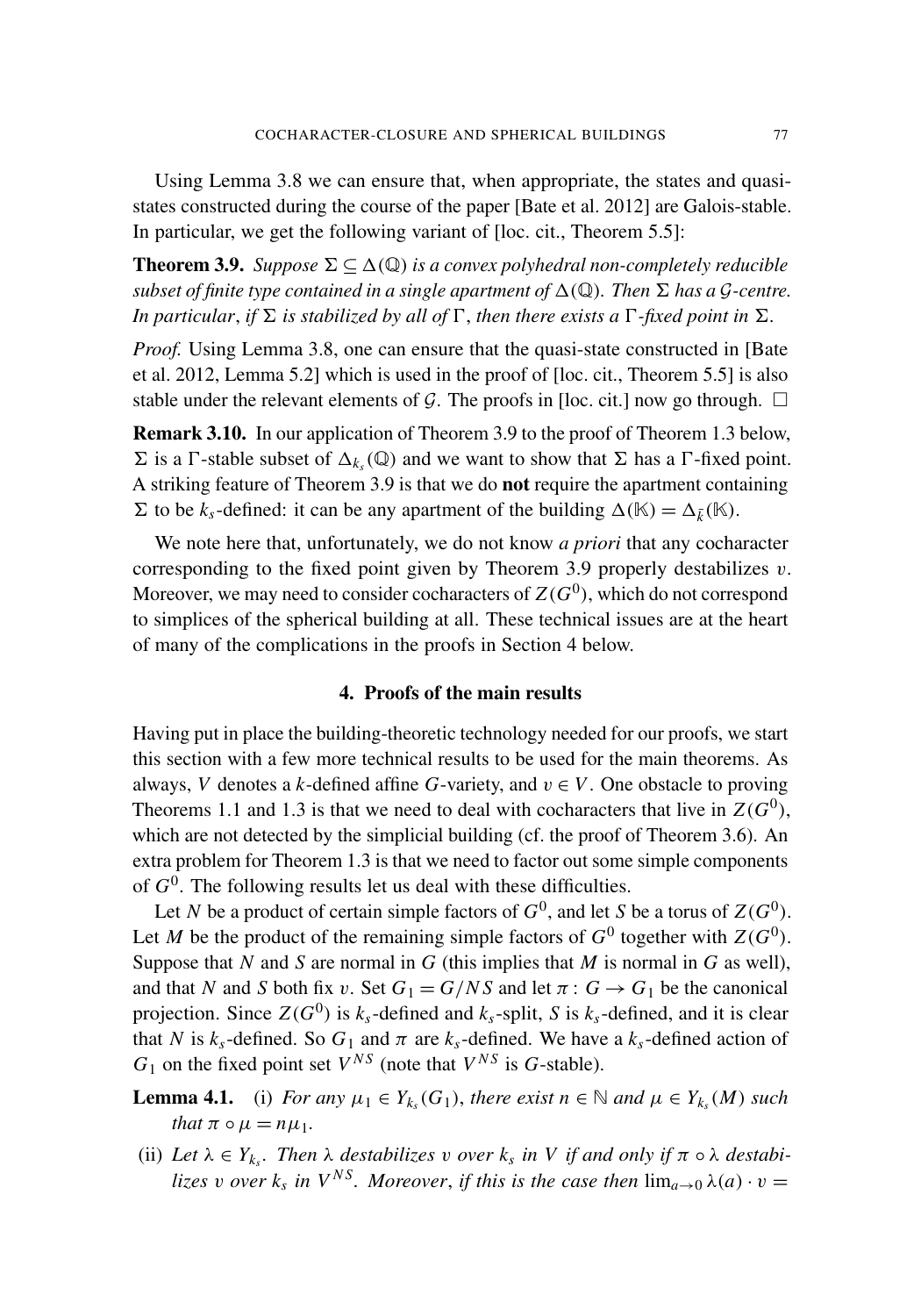#### 78 MICHAEL BATE, SEBASTIAN HERPEL, BENJAMIN MARTIN AND GERHARD RÖHRLE

lim<sub>a→0</sub>( $\pi \circ \lambda$ )(*a*) · *v belongs to*  $R_u(P_\lambda(G))(k_s)$  · *v if and only if it belongs to*  $R_u(P_{\pi\circ\lambda}(G_1))(k_s)\cdot v$ .

(iii)  $G_1(k_s) \cdot v$  *is cocharacter-closed over*  $k_s$  *if and only if*  $G(k_s) \cdot v$  *is cocharacterclosed over k<sup>s</sup> .*

*Proof.* (i) Let  $\mu_1 \in Y_{k_s}(G_1)$ . Since  $\mu_1$  is  $k_s$ -defined, we can choose a  $k_s$ -defined maximal torus  $T_1 \subseteq G_1$  with  $\mu_1 \in Y_{k_s}(T_1)$ . Since  $\pi$  is separable and  $k_s$ -defined,  $\pi^{-1}(T_1) \subseteq G$  is  $k_s$ -defined [\[Springer 1998,](#page-22-4) Corollary 11.2.14]. Hence  $\pi^{-1}(T_1)$ has a  $k_s$ -defined maximal torus *T*. Let  $T' = T \cap M$ , a  $\overline{k}$ -defined torus of *M*. Now  $\pi(T') = \pi(T)$  is a maximal torus of  $G_1$  by [\[Borel 1991,](#page-21-11) Proposition 11.14(1)]; but  $\pi(T')$  is contained in  $T_1$ , so we must have  $\pi(T') = T_1$ . The surjection  $T' \to T_1$ induces a surjection  $\mathbb{Q} \otimes_{\mathbb{Z}} Y_{\bar{k}}(T') \to \mathbb{Q} \otimes_{\mathbb{Z}} Y_{\bar{k}}(T_1)$  (the map before tensoring maps onto a finite-index subgroup: e.g., by transposing the injective map on character groups [\[Waterhouse 1979,](#page-22-5) Theorem 7.3]), hence there exist  $n \in \mathbb{N}$  and  $\mu \in Y_{\bar{k}}(T')$ such that  $\pi \circ \mu = n\mu_1$ . As  $\mu \in Y_{\bar{k}}(T) = Y_{k_s}(T)$ ,  $\mu$  is  $k_s$ -defined as required.

(ii) The first assertion is immediate, as is the assertion that the limits coincide. Since  $\pi$  is an epimorphism, we have  $\pi(R_u(P_\lambda(G))) = R_u(P_{\pi \circ \lambda}(G_1))$  (see [\[Conrad](#page-21-12)]) [et al. 2010,](#page-21-12) Corollary 2.1.9]). Moreover, since  $\lambda$  normalises *NS*, the restriction of  $\pi$  to  $R_u(P_\lambda(G))$  is separable (see [\[Conrad et al. 2010,](#page-21-12) Proposition 2.1.8(3) and Remark 2.1.11]) and  $k<sub>s</sub>$ -defined, and hence is surjective on  $k<sub>s</sub>$ -points (cf. [\[Wa](#page-22-5)[terhouse 1979,](#page-22-5) Corollary 18.5]). This implies that if the common limit  $v'$  is in  $R_u(P_{\pi\circ\lambda}(G_1))(k_s)\cdot v$ , it is contained in  $R_u(P_\lambda(G))(k_s)\cdot v$ . The reverse implication is clear, since  $\pi$  is  $k_s$ -defined.

(iii) Suppose  $G(k_s) \cdot v$  is not cocharacter-closed over  $k_s$ . Then there exists  $\lambda \in Y_{k_s}$ such that  $\lim_{a\to 0} \lambda(a) \cdot v$  exists but does not belong to  $R_u(P_\lambda(G))(k_s) \cdot v$ . Then lim<sub>a→0</sub>( $\pi \circ \lambda$ )(*a*) · *v* exists but does not belong to  $R_u(P_\lambda(G_1))(k_s) \cdot v$ , by part (ii). Hence  $G_1(k_s) \cdot v$  is not cocharacter-closed over  $k_s$ , by [Theorem 2.5.](#page-8-4)

Now suppose  $G_1(k_s) \cdot v$  is not cocharacter-closed over  $k_s$ . Then there exists  $\mu_1 \in Y_{k_s}(G_1)$  such that  $v' := \lim_{a \to 0} \mu_1(a) \cdot v$  exists and does not belong to  $R_u(P_\mu(G_1))(k_s) \cdot v$ . Replacing  $\mu_1$  with a positive multiple  $n\mu_1$  of  $\mu_1$  if necessary, it follows from part (i) that there exists  $\mu \in Y_{k_s}$  such that  $\pi \circ \mu = \mu_1$ . Then  $\lim_{a\to 0}\mu(a)\cdot v$  is equal to v' and v' does not belong to  $R_u(P_\lambda(G))(k_s)\cdot v$ , by part (ii). Hence  $G(k<sub>s</sub>) \cdot v$  is not cocharacter-closed over  $k<sub>s</sub>$ , by [Theorem 2.5.](#page-8-4)

**Remark 4.2.** We insist in [Lemma 4.1\(](#page-14-2)i) that  $\lambda$  be a cocharacter of M because we need this in the proof of [Theorem 1.3.](#page-4-2)

<span id="page-15-0"></span>**Lemma 4.3.** Let G be connected, let S be a  $k_s$ -torus of  $G_v$  and set  $L = C_G(S)$ . *Suppose that for every*  $\lambda, \mu \in Y_{k_s}$  *such that*  $P_{\lambda} = P_{\mu}$ *, either both of*  $\lambda$  *and*  $\mu$ *destabilize* v *or neither does. Then for every*  $\lambda$ ,  $\mu \in Y_{k_s}(L)$  such that  $P_\lambda(L) = P_\mu(L)$ , *either both of* λ *and* µ *destabilize* v *or neither does.*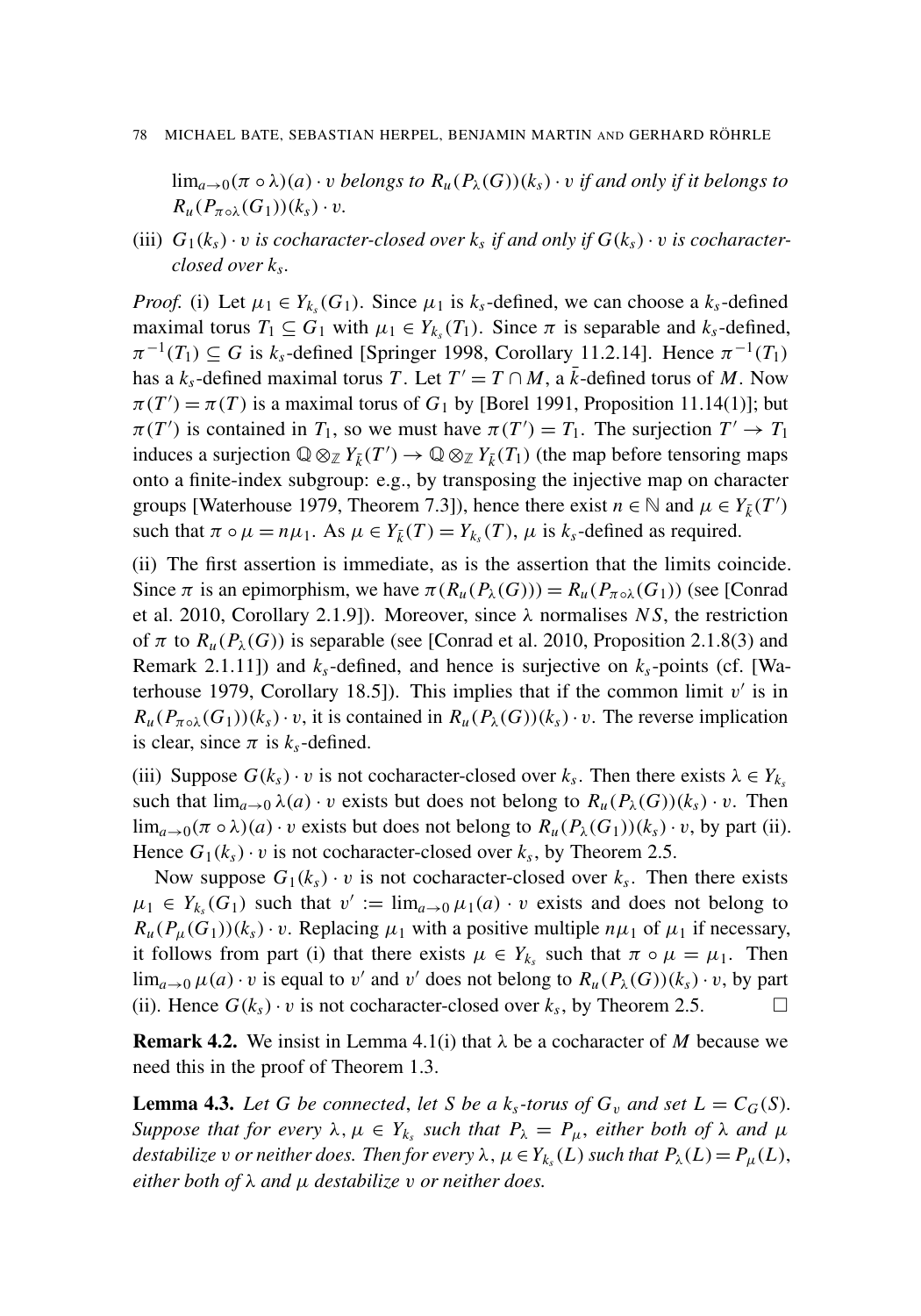*Proof.* Let  $\lambda, \mu \in Y_k(L)$  such that  $P_\lambda(L) = P_\mu(L)$ . We can choose  $\sigma \in Y_k(S)$ such that  $L_{\sigma} = L$  [\[Bate et al. 2015,](#page-21-2) Lemma 2.5]. Then  $P_{\lambda}(L_{\sigma}) = P_{\mu}(L_{\sigma})$  and there exists  $n \in \mathbb{N}$  such that  $P_{n\sigma+\lambda} = P_{\lambda}(L_{\sigma})R_{\mu}(P_{\sigma})$  and  $P_{n\sigma+\mu} = P_{\mu}(L_{\sigma})R_{\mu}(P_{\sigma})$ [\[Bate et al. 2005,](#page-21-8) Lemma 6.2(i)]. By hypothesis, either both of  $n\sigma + \lambda$  and  $n\sigma + \mu$ destabilize v, or neither one does. In the first case, since  $\sigma$  fixes v, both  $\lambda$  and  $\mu$ must destabilize v. Conversely, in the second case neither  $\lambda$  nor  $\mu$  can destabilize  $\mathbf{v}$ .

<span id="page-16-0"></span>**Lemma 4.4.** Let T be a maximal torus of G, let  $\mu_1, \ldots, \mu_r \in Y(T) \setminus \{0\}$ , let  $\mu =$  $\sum_{i=1}^{r} \mu_i$  *and assume*  $\mu \neq 0$ *. Suppose*  $g \in G$  *and*  $g \cdot \zeta(\mu_i) = \zeta(\mu_i)$  *for all*  $1 \leq i \leq r$ *. Then*  $g \cdot \zeta(\mu) = \zeta(\mu)$ .

*Proof.* Clearly, there is a permutation  $\tau \in S_r$  such that none of the sums  $\sum_{i=1}^{t} \mu_{\tau(i)}$ is 0 for  $1 \le t \le r$ . Consider the special case  $r = 2$  (the general case follows easily by induction on *r*). Recall the addition operation  $+$  on  $V(\mathbb{K})$  and the canonical projection  $\varphi: Y(\mathbb{K}) \to V(\mathbb{K})$  from [Section 3B.](#page-10-0) Let  $\xi: V(\mathbb{K})\backslash\{0\} \to \Delta(\mathbb{K})$  be the canonical projection. Note that  $\varphi$  and  $\xi$  are *G*-equivariant. Moreover, as *g* fixes  $\zeta(\mu_1)$  and *g* acts as an isometry, *g* fixes  $\varphi(\mu_1)$ , and likewise *g* fixes  $\varphi(\mu_2)$ . We have

$$
g \cdot \zeta(\mu) = g \cdot \zeta(\mu_1 + \mu_2) = g \cdot \xi(\varphi(\mu_1 + \mu_2)) = \xi(g \cdot \varphi(\mu_1 + \mu_2))
$$
  
=  $\xi(g \cdot (\varphi(\mu_1) + \varphi(\mu_2))) = \xi(g \cdot \varphi(\mu_1) + g \cdot \varphi(\mu_2))$   
=  $\xi(\varphi(\mu_1) + \varphi(\mu_2)) = \xi(\varphi(\mu_1 + \mu_2)) = \zeta(\mu_1 + \mu_2) = \zeta(\mu),$ 

as required.  $\Box$ 

We now have everything in place to prove [Theorem 1.1.](#page-3-0)

*Proof of [Theorem 1.1.](#page-3-0)* For part (i), suppose  $v \in V(k)$  and  $G(k<sub>s</sub>) \cdot v$  is not cocharacterclosed over *k<sup>s</sup>* . Clearly there is no harm in assuming *S* is a maximal *k*-defined torus of  $G_v$ , so we shall do this. Since the closed subgroup  $G_v(k_s)$  generated by  $G_v(k_s)$ is  $k_s$ -defined and  $\Gamma$ -stable, it is *k*-defined. Hence *S* is a maximal torus of  $\overline{G_v(k_s)}$ ; in particular, *S* is a maximal  $k_s$ -defined torus of  $G_v$ . Set  $H = C_G(S)$ . If  $\sigma \in Y_k(H)$ and  $\sigma$  destabilizes v but does not fix v then  $\sigma$  properly destabilizes v over  $k_s$  for  $G$ , by [\[Bate et al. 2015,](#page-21-2) Lemma 2.8]. Hence it is enough to prove that such a  $\sigma$  exists.

By [Theorem 2.7\(](#page-8-2)ii),  $H(k<sub>s</sub>) \cdot v$  is not cocharacter-closed over  $k<sub>s</sub>$ . So we can choose  $\mu \in Y_{k_s}(H)$  such that  $\mu$  properly destabilizes v over  $k_s$  for  $H$ . If  $\mu \in Y_{k_s}(Z(H^0))$ then we are done by [Lemma 2.8](#page-8-3) and [Remark 2.9.](#page-8-6) So assume otherwise. Then  $P_{\mu}(H^0)$  is a proper subgroup of  $H^0$ . By [Lemma 4.3,](#page-15-0)  $\Sigma_{v,k_s}(H)$  is a subcomplex of  $\Delta_{k_s}(H, \mathbb{K})$ . It follows from [Lemma 3.5](#page-11-0) that  $\Sigma_{v,k_s}(H)$  is not completely reducible, since if *Q* is an opposite parabolic to  $P_{\mu}(H^0)$  in  $H^0$  then there exists  $\mu' \in Y_{k_s}(H)$ such that  $P_{\mu'} = Q$  and  $\mu'$  is opposite to  $\mu$ , which is impossible. Clearly,  $\Sigma_{v,k_s}(H)$ is  $\Gamma$ - and  $H_v(k_s)$ -stable, so by [Theorem 3.6](#page-12-1) there is a  $\Gamma$ - and  $H_v(k_s)$ -fixed simplex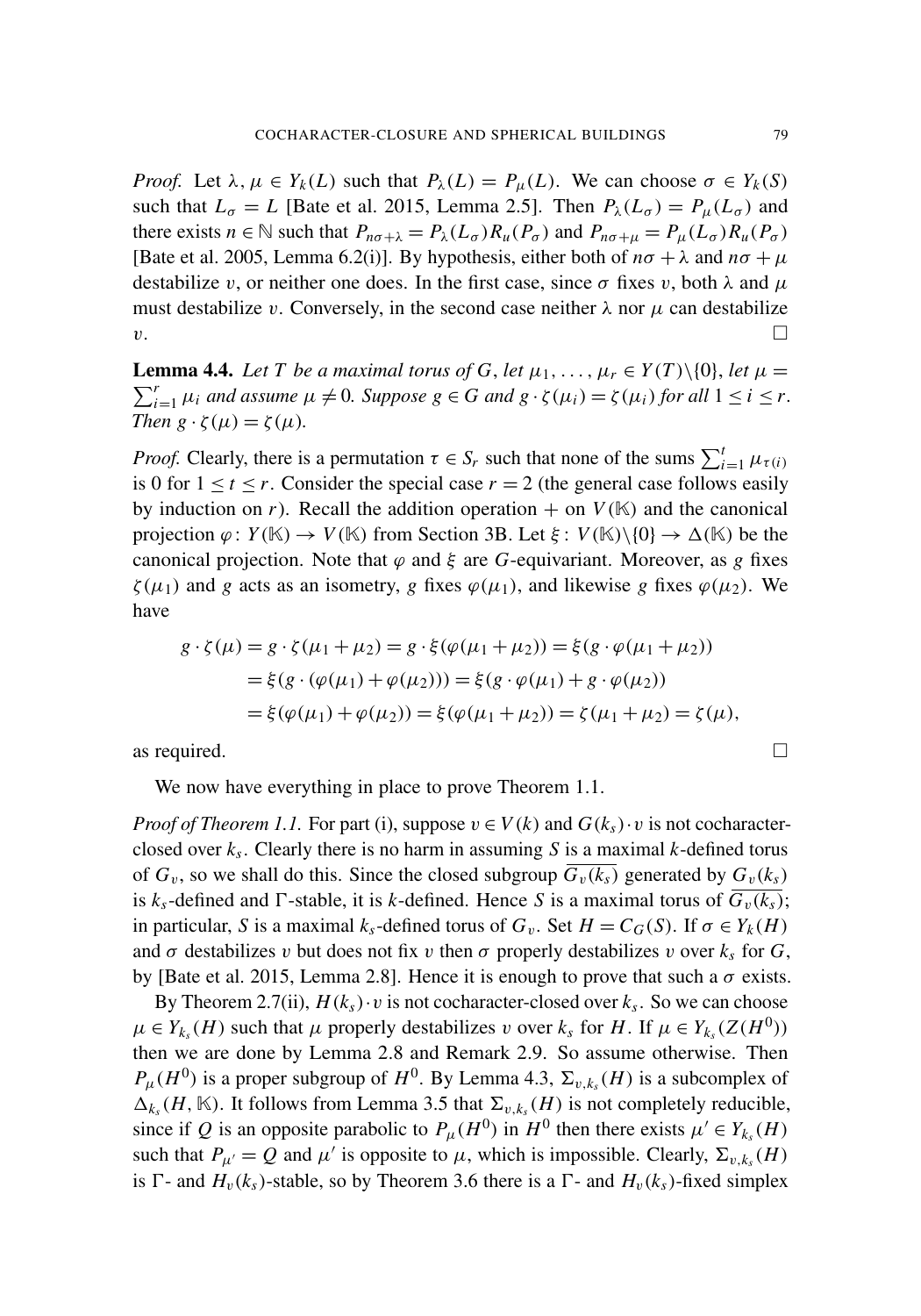$s \in \Sigma_{v,k_s(H)}$ , corresponding to some proper parabolic subgroup *P* of  $H^0$ . There exists  $\sigma \in Y_k(H)$  such that  $P = P_{\sigma}(H^0)$  [\[Bate et al. 2013,](#page-21-0) Lemma 2.5(ii)], and  $\sigma$ destabilizes v by construction. Now  $\sigma \notin Y_{k_s}(Z(H^0))$  since P is proper. But every  $k_s$ -defined torus of  $H_v(k_s)$  is contained in  $Z(H^0)$  (since *S* is contained in  $Z(H^0)$ ), so σ does not fix v. As σ commutes with *S*, it follows from [\[Bate et al. 2015,](#page-21-2) Lemma 2.8] that  $v' := \lim_{a \to 0} \sigma(a) \cdot v$  does not lie in  $H(k_s) \cdot v$ . This completes the proof of (i).

For part (ii), [Proposition 2.6](#page-8-0) shows that if  $G(k') \cdot v$  is cocharacter-closed over  $k'$  then  $G(k) \cdot v$  is cocharacter-closed over *k*. For the other direction, suppose that  $G(k') \cdot v$  is not cocharacter-closed over k'. Again by [Proposition 2.6,](#page-8-0) we may assume  $k' = k_s$ . Applying part (i) with  $S = 1$ , we find  $\sigma \in Y_k$  such that  $\sigma$  properly destabilizes v over  $k_s$ . In particular,  $G(k) \cdot v$  is not cocharacter-closed over  $k$ . This finishes part (ii).

Part (iii) of [Theorem 1.1](#page-3-0) follows using similar arguments to those in the proof of [\[Bate et al. 2015,](#page-21-2) Theorem 5.7(ii)]. Let *S* be a *k*-defined torus of  $G_v$  and let  $L = C_G(S)$ . First, by the argument of [\[Bate et al. 2015,](#page-21-2) Lemma 6.2], we can assume without loss that  $v \in V(k<sub>s</sub>)$  without changing  $\Sigma_{v,k<sub>s</sub>}$ . Second, by [\[Bate et al. 2015,](#page-21-2) Lemma 6.3] and the argument of the proof of [\[Bate et al. 2015,](#page-21-2) Theorem 6.1], we can pass to a suitable *G*-variety *W* and find  $w \in W(k)$  such that  $\Sigma_{w,k_s} = \bigcap_{\gamma \in \Gamma} \gamma \cdot \Sigma_{v,k_s}$ ; in particular,  $\Sigma_{w,k_s}$  is a subcomplex of  $\Delta_k(\mathbb{Q})$  and  $\Sigma_{w,k} = \Sigma_{v,k}$ . The arguments of [\[Bate et al. 2015,](#page-21-2) Section 6] also show that *S* fixes w. Hence we can assume without loss that  $v \in V(k)$ . As before, [Lemma 4.3](#page-15-0) implies that  $\Sigma_{v,k_s}(L)$  is a subcomplex of  $\Delta_{k_s}(L, \mathbb{K})$ . We may thus apply part (ii) and assume  $k = k_s$ . But then *S* is *k*-split, so the result follows from [Theorem 2.7.](#page-8-2)  $\Box$ 

**Remark 4.5.** We do not know how to prove that  $P_{\sigma}(G^0)$  from [Theorem 1.1\(](#page-3-0)i) is normalised by  $G_v(k_s)$ , but the proof does show that  $P_\sigma(G^0)$  is normalised by  $H<sub>v</sub>(k<sub>s</sub>)$ .

*Proof of [Theorem 1.3.](#page-4-2)* For part (i), suppose  $v \in V(k)$  and  $G(k<sub>s</sub>) \cdot v$  is not cocharacterclosed over *k<sup>s</sup>* . Recall that a connected algebraic group is nilpotent if and only if it contains just one maximal torus (see [\[Humphreys 1975,](#page-21-13) §21.4 Proposition B]). Let  $G_i$  be a simple component of  $G^0$ . If  $rank(G_i) = 1$  and  $dim(G_i)_v \ge 2$  then  $(G_i)$ <sup>0</sup>, must contain a Borel subgroup  $B_i$  of  $G_i$ : but then the orbit map  $G_i \rightarrow G_i \cdot v$ factors through the connected projective variety  $G_i/B_i$  and hence is constant, so  $(G_i)_v = G_i.$ 

Let *N* be the product of the simple components of  $G^0$  that fix v, and let *K* be the product of the remaining simple components of  $G^0$  together with  $Z(G^0)^0$ . Then *N* and *K* are  $\Gamma$ -stable, so they are *k*-defined. The next step is to factor out *N* and reduce to the case when the stabilizer has nilpotent identity component. As in the proof of [Theorem 1.1,](#page-3-0)  $G_v(k_s)$  is *k*-defined and we may assume *S* is a maximal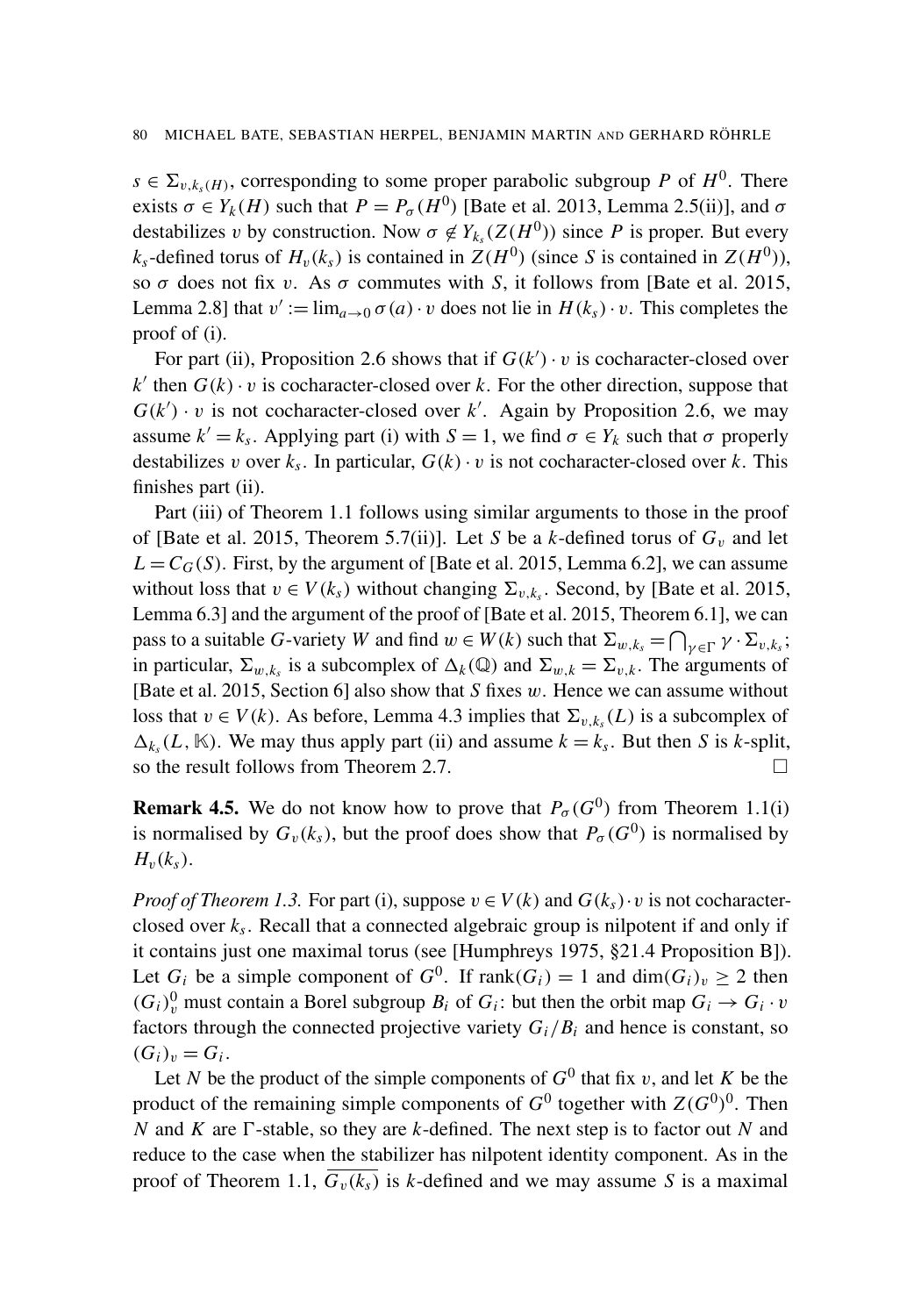*k*-defined torus of  $G_v$  and a  $k_s$ -defined maximal torus of  $\overline{G_v(k_s)}$ . We can choose *k*-defined tori *S*<sup>0</sup> of *K* and *S*<sup>2</sup> of *N* such that *S* = *S*<sup>0</sup>*S*<sub>2</sub>. Note that  $K_v^0$  is nilpotent this holds by assumption in case (a), and by the above argument in case  $(b)$ —so *S*<sup>0</sup> is the unique maximal *k*-defined torus of  $K_v(k_s)$ .

Let  $H_0 = N_G(S_0)$ , let  $H = N_{H_0}(N)$  and let  $M = C_K(S_0)$ . Then  $H_0$  is *k*-defined [\[Conrad et al. 2010,](#page-21-12) Lemma A.2.9], so  $H$  is  $k$ -defined as it is  $\Gamma$ -stable and has finite index in  $H^0$ . Note that  $H^0 = NM = C_G(S_0)^0$ , so *N* is a product of simple components of  $H^0$  and M is the product of  $Z(H^0)^0 = S^0 Z(G^0)^0$  with the remaining simple components of  $H^0$ . The subgroup *M* of *H* is normal, so it is  $\Gamma$ -stable and hence *k*-defined. Now  $M_v^0$  is nilpotent since  $K_v^0$  is, so  $M_v^0$  has a unique maximal torus *S'*—in particular,  $S_0 \subseteq S'$  and  $S_0$  is the unique maximal torus of  $\overline{M_v(k_s)}$ . Since  $G_v(k_s)$  normalises *N* and *K*,  $G_v(k_s)$  normalises *N* and  $S_0$ , so  $G_v(k_s) \subseteq H$ ; it follows that  $H_v(k_s) = G_v(k_s)$ .

Let  $H_1 = H/N S_0$  and let  $\pi : H \to H_1$  be the canonical projection. We wish to find  $\lambda_1 \in Y_{k_s}(H_1)$  such that  $\lambda_1$  properly destabilizes v over  $k_s$  and  $P_{\lambda_1}(H_1)$ is *k*-defined. Note that no nontrivial  $k_s$ -defined cocharacter of  $H_1$  fixes v; for if  $0 \neq \lambda_1 \in Y_{k_s}(H_1)$  fixes v then by [Lemma 4.1,](#page-14-2) there exist  $n \in \mathbb{N}$  and  $\lambda \in Y_{k_s}(M)$ such that  $\pi \circ \lambda = n\lambda_1$ , and  $\langle \text{Im}(\lambda) \cup S \rangle$  is a  $k_s$ -defined torus of  $G_v(k_s)$  that properly contains *S*, contradicting the maximality of *S*. Clearly,  $(H_1)_v^0$  is nilpotent with unique maximal torus S<sup>'</sup>  $H'_{1} := \pi(S')$ . Since  $H^{0} = C_{G}(S_{0})^{0}$ ,  $H(k_{s}) \cdot v$  is not cocharacterclosed over  $k_s$ , by [Theorem 2.7\(](#page-8-2)ii) and [\[Bate et al. 2015,](#page-21-2) Corollary 5.3]. Hence *H*<sub>1</sub>(*k<sub>s</sub>*) · *v* is not cocharacter-closed over *k<sub>s</sub>* [\(Lemma 4.1\)](#page-14-2). Let  $\lambda_1 \in Y_{k_s}(H_1)$  such that  $\lambda_1$  destabilizes v. By Lemmas [2.8](#page-8-3) and [4.1,](#page-14-2) we can assume  $\lambda_1$  does not properly destabilize v over  $\bar{k}$ . Therefore, there exists  $u \in R_u(P_{\lambda_1}(H_1))$  such that  $u \cdot \lambda_1$  fixes *v*; then  $u \cdot \lambda_1$  must be a cocharacter of  $S_1'$  $\mathcal{L}'_1$ . It follows that  $\Sigma_{v,k_s}(H_1) \subseteq \Delta_{k_s}(T_1,\mathbb{Q}),$ where  $T_1$  is a fixed maximal torus of  $H_1$  that contains  $S_1$ <sup>'</sup> <sup>1</sup><sub>1</sub>. Note that  $T_1$  and  $S_1'$ 1 need not be *k*-defined, or even  $k<sub>s</sub>$ -defined. As  $H<sub>1</sub>(k<sub>s</sub>) \cdot v$  is not cocharacter-closed over  $k_s$ ,  $\Sigma_{v,k_s}(H_1)$  is not completely reducible [\(Lemma 3.5\(](#page-11-0)ii)). Now  $\Sigma_{v,k_s}(H_1)$  is stabilized by  $\Gamma$  and by  $(H_1)_v(k_s)$ , so it follows from [Theorem 3.9](#page-14-1) that  $\Sigma_{v,k_s}(H_1)$ contains a  $\Gamma$ -fixed and  $(H_1)_v(k_s)$ -fixed point  $x_1$ . We can write  $x_1 = \zeta(\mu_1)$  for some  $\mu_1 \in Y_{k_s}(H_1)$ . Then  $\mu_1$  destabilizes v but does not fix v; moreover,  $P_{\mu_1}(H_1^0)$  is  $\Gamma$ -stable and is normalised by  $(H_1)_v(k_s)$ . In particular,  $P_{\mu_1}(H_1^0)$  is *k*-defined.

By [Lemma 4.1,](#page-14-2) there exist  $n \in \mathbb{N}$  and  $\mu \in Y_{k_s}(M)$  such that  $\pi \circ \mu = n\mu_1$  and  $\mu$ destabilizes v; note that  $\mu$  does not fix v, because  $\mu_1$  does not. The map  $\pi$  gives a bijection between the parabolic subgroups of  $M^0$  and the parabolic subgroups of  $H_1^0$ . So  $P_\mu(M^0)$  is  $\Gamma$ -stable—because  $P_{\mu_1}(H_1^0)$  is—and hence is defined over *k*. As  $\pi(H_v(k_s))$  is contained in  $(H_1)_v(k_s)$  and  $(H_1)_v(k_s)$  normalises  $P_{\mu_1}(H_1^0), H_v(k_s)$ normalises  $P_{\mu}(M^0)$ .

After replacing  $\mu$  if necessary with an  $R_u(P_\mu(H^0))(k_s)$ -conjugate of  $\mu$ , we can assume that  $\mu$  is a cocharacter of a *k*-defined maximal torus *T* of  $P_{\mu}(H^0)$ . Let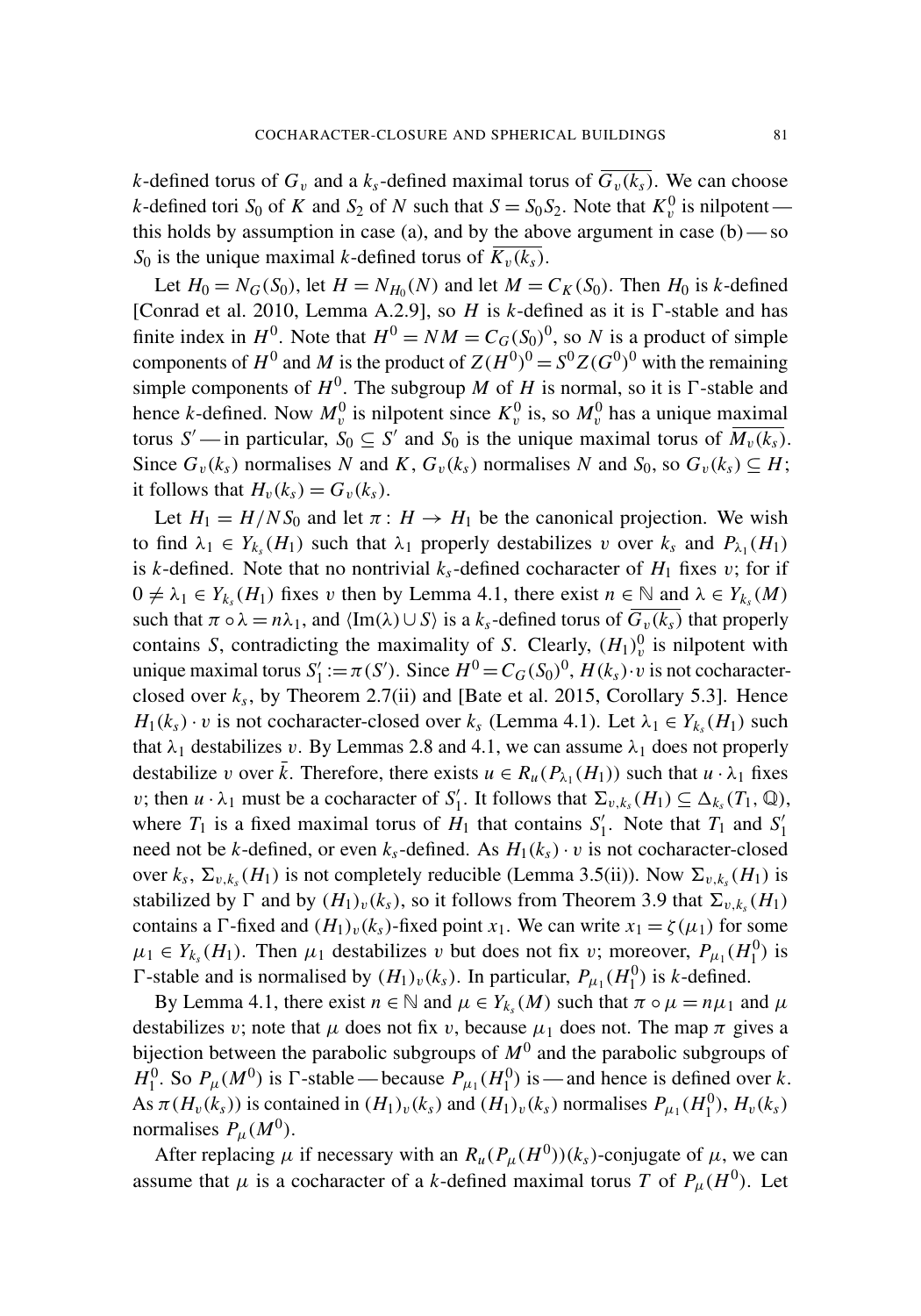$\mu^{(1)}, \ldots, \mu^{(r)}$  be the  $\Gamma$ -conjugates of  $\mu$ . These are cocharacters of T, so they all commute with each other. Set  $\sigma = \sum_{i=1}^{r} \mu^{(i)}$ , a *k*-defined cocharacter of *T*. Note that  $\sigma$  centralizes  $S = S_0 S_2$ . Now  $\pi \circ \sigma$  destabilizes v but does not fix v (since  $\pi \circ \sigma \neq 0$ ), so  $\sigma$  does not fix v. This implies by [\[Bate et al. 2015,](#page-21-2) Lemma 2.8] that  $\sigma$  properly destabilizes v over  $k_s$  for *G*. Since  $H_v(k_s)$  is  $\Gamma$ -stable and fixes  $\zeta(\mu)$ ,  $H_v(k_s)$  fixes  $\zeta(\mu^{(i)})$  for all  $1 \le i \le r$ . It follows from [Lemma 4.4](#page-16-0) that  $H_v(k_s)$ fixes  $\zeta(\sigma)$ : that is, for all  $h \in H_v(k_s)$ , there exists  $u \in R_u(P_\sigma(H^0))(k_s)$  such that  $h \cdot \sigma = u \cdot \sigma$ . Hence  $P_{\sigma}(G^0)$  is normalised by  $H_v(k_s) = G_v(k_s)$ . This completes the proof of (i).

Parts (ii) and (iii) now follow as in the proof of [Theorem 1.1](#page-3-0) (there is no need to reduce to the case when v is a *k*-point in (iii) because we already assume this).  $\Box$ 

<span id="page-19-0"></span>Remark 4.6. It can be shown that [Theorem 1.3\(](#page-4-2)iii) actually holds without the assumption that  $v$  is a  $k$ -point. Here is a sketch of the proof. It is enough to prove that Levi ascent holds. Without loss, assume *S* is a maximal *k*-defined torus of  $G_v$ . As in the proof of [Theorem 1.1\(](#page-3-0)iii), we replace v with a *k*-point w of a *k*-defined *G*-variety *W*, with the property that  $\Sigma_{w,k_s} \subseteq \Sigma_{v,k_s}$  and  $\Sigma_{w,k_s} = \Sigma_{v,k_s}$ . By the arguments of [\[Bate et al. 2015,](#page-21-2) Section 6], we can assume that *S* and *N* fix w. Suppose  $G(k) \cdot v$  is not cocharacter-closed over k. Then  $G(k) \cdot w$  is not cocharacter-closed over *k*, so  $L(k<sub>s</sub>) \cdot w$  is not cocharacter-closed over  $k<sub>s</sub>$ , by Galois descent and split Levi ascent. It follows that  $H_1(k_s) \cdot w$  is not cocharacter-closed over  $k_s$ , where  $H_1$  is defined as in the proof of [Theorem 1.3.](#page-4-2) We do not know whether hypotheses (a) and (b) of [Theorem 1.3](#page-4-2) hold for  $w$ . The key point, however, that makes the proof of [Theorem 1.3\(](#page-4-2)i) work is that  $\Sigma_{v,k_s}(H_1)$  is contained in a single apartment of  $\Delta_{k_s}(H_1, \mathbb{Q})$ . The analogous property holds for  $\Sigma_{w,k_s}(H_1)$ since  $\Sigma_{w,k_s}(H_1) \subseteq \Sigma_{v,k_s}(H_1)$ . Hence Galois ascent holds and  $H_1(k) \cdot w$  is not cocharacter-closed over *k*. Then  $H_1(k) \cdot v$  is not cocharacter-closed over *k*, and the result follows.

#### 5. Applications to *G*-complete reducibility

Many of the constructions in this paper, and in the key references [\[Bate et al. 2013;](#page-21-0) [2012;](#page-21-1) [2015\]](#page-21-2), were inspired originally by the study of Serre's notion of *G-complete reducibility* for subgroups of *G*. We refer the reader to [\[Serre 2005\]](#page-22-6) and [\[Bate](#page-21-8) [et al. 2005\]](#page-21-8) for a thorough introduction to the theory. We simply record the basic definition here:

Definition 5.1. A subgroup *H* of *G* is said to be *G-completely reducible over k* if whenever *H* is contained in a *k*-defined R-parabolic subgroup *P* of *G*, there exists a *k*-defined R-Levi subgroup *L* of *P* containing *H*. (We do not assume that *H* is *k*-defined.)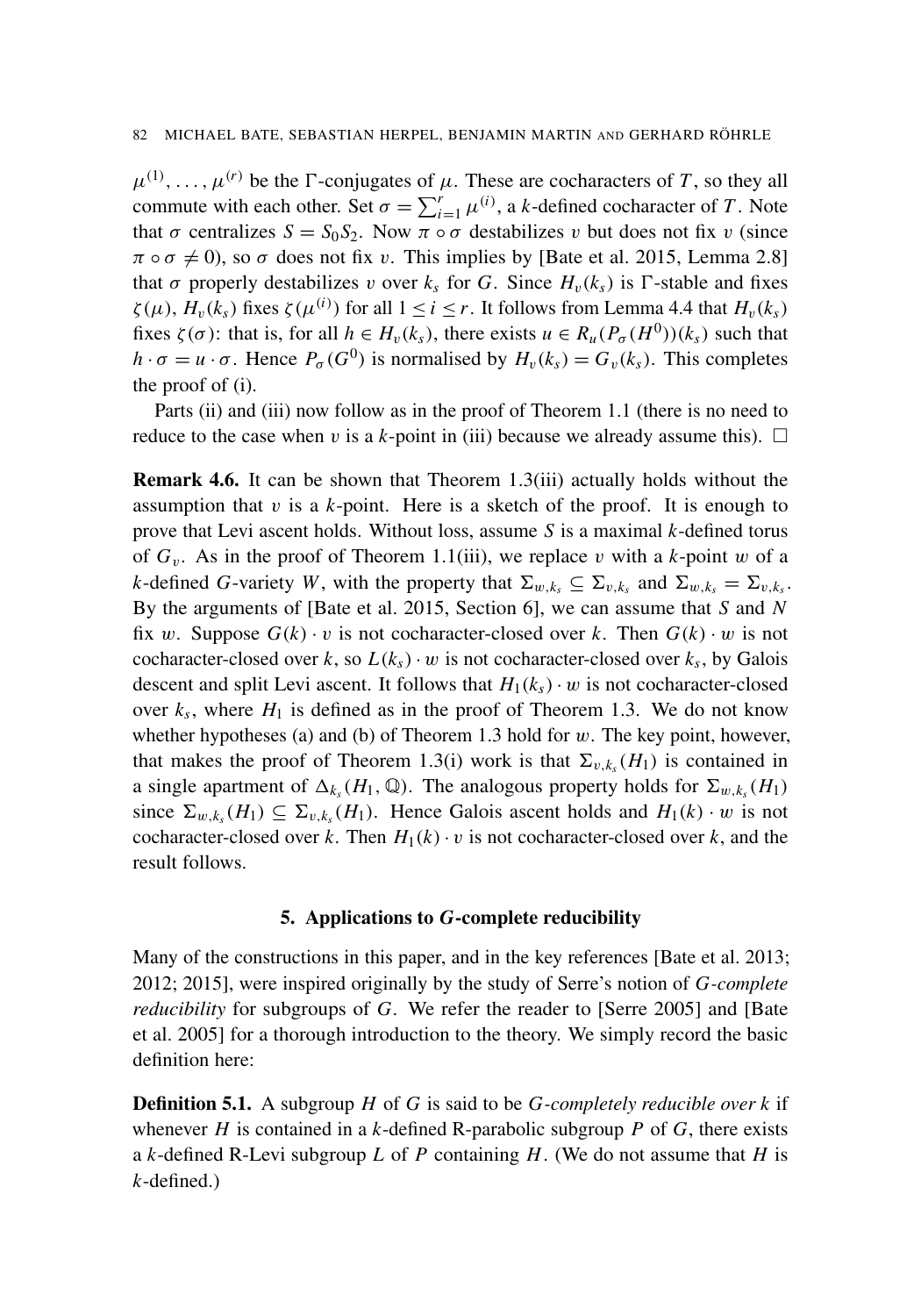<span id="page-20-0"></span>Theorem 5.2 ([\[Bate et al. 2015,](#page-21-2) Theorem 9.3]). *Let H be a subgroup of G and let h* ∈ *H*<sup>*n*</sup> *be a generic tuple of H* (see [\[Bate et al. 2013,](#page-21-0) Definition 5.4]). *Then H is G*-completely reducible over *k* if and only if  $G(k) \cdot \mathbf{h}$  is cocharacter-closed over *k*, *where G acts on G<sup>n</sup> by simultaneous conjugation.*

[Theorem 5.2](#page-20-0) allows us to prove results about *G*-complete reducibility over *k* using our results on geometric invariant theory. If *G* is connected, and  $h \in G^n$  is a generic tuple for a subgroup *H* of *G*, then  $\Sigma_h$  is a subcomplex of  $\Delta_G(\mathbb{Q})$ , since for any  $\lambda \in Y$ ,  $\lambda$  destabilizes **h** if and only if  $H \subseteq P_{\lambda}$ ; this means that we are in the territory of [Theorem 1.1.](#page-3-0)

*Proof of [Theorem 1.4.](#page-4-1)* Let  $h$  be a generic tuple of  $H$ . Then  $\Sigma_{h,k_s}$  is a subcomplex of  $\Delta_{G,k_s}$ , and  $C_G(H) = G_h$ . The result now follows from Theorems [5.2](#page-20-0) and [1.1\(](#page-3-0)iii).  $\Box$ 

This theory has a counterpart for Lie subalgebras of  $g := \text{Lie}(G)$ . The basic definitions and results were covered for algebraically closed fields in [\[McNinch](#page-21-14) [2007\]](#page-21-14) and [\[Bate et al. 2011,](#page-21-10) Section 3.3], but the extension to arbitrary fields is straightforward (cf. [\[Bate et al. 2011,](#page-21-10) Remark 4.16]).

Definition 5.3. A Lie subalgebra h of g is *G-completely reducible over k* if whenever *P* is a *k*-defined parabolic subgroup of *G* such that  $\mathfrak{h} \subseteq \text{Lie}(P)$ , there exists a *k*-defined Levi subgroup *L* of *P* such that  $\mathfrak{h} \subset \text{Lie}(L)$ . (We do not assume that  $\mathfrak{h}$  is *k*-defined.)

The group *G* acts on  $\mathfrak{g}^n$  via the simultaneous adjoint action for any  $n \in \mathbb{N}$ . The next result follows from [\[Bate et al. 2011,](#page-21-10) Lemma 3.8] and the arguments in the proofs of [\[Bate et al. 2011,](#page-21-10) Theorems 4.12(iii)] (cf. [\[Bate et al. 2011,](#page-21-10) Theorem 3.10(iii)]).

<span id="page-20-1"></span>**Theorem 5.4.** Let  $\mathfrak h$  *be a Lie subalgebra of*  $\mathfrak g$  *and let*  $\mathbf h \in \mathfrak h^n$  *such that the components of h generate* h *as a Lie algebra. Then* h *is G-completely reducible over k if and only if*  $G(k) \cdot h$  *is cocharacter-closed over k.* 

We now give the applications of our earlier results to *G*-complete reducibility over *k* for Lie algebras.

Theorem 5.5. *Let* h *be a Lie subalgebra of* g*.*

- (i) *Suppose* h *is k-defined*, *and let k* 0 /*k be a separable algebraic extension. Then* h *is G-completely reducible over k* 0 *if and only if* h *is G-completely reducible over k.*
- (ii) Let *S* be a *k*-defined torus of  $C_G(\mathfrak{h})$  and set  $L = C_G(S)$ . Then  $\mathfrak{h}$  is G-completely *reducible over k if and only if* h *is L-completely reducible over k.*

*Proof.* Pick  $h \in \mathfrak{h}^n$  for some  $n \in \mathbb{N}$  such that the components of  $h$  generate  $\mathfrak{h}$  as a Lie algebra. If h is *k*-defined then we can assume that  $h \in h(k)^n$ . Part (i) now follows from Theorems [5.4](#page-20-1) and [1.1\(](#page-3-0)ii), and part (ii) from Theorems 5.4 and 1.1(iii).  $\square$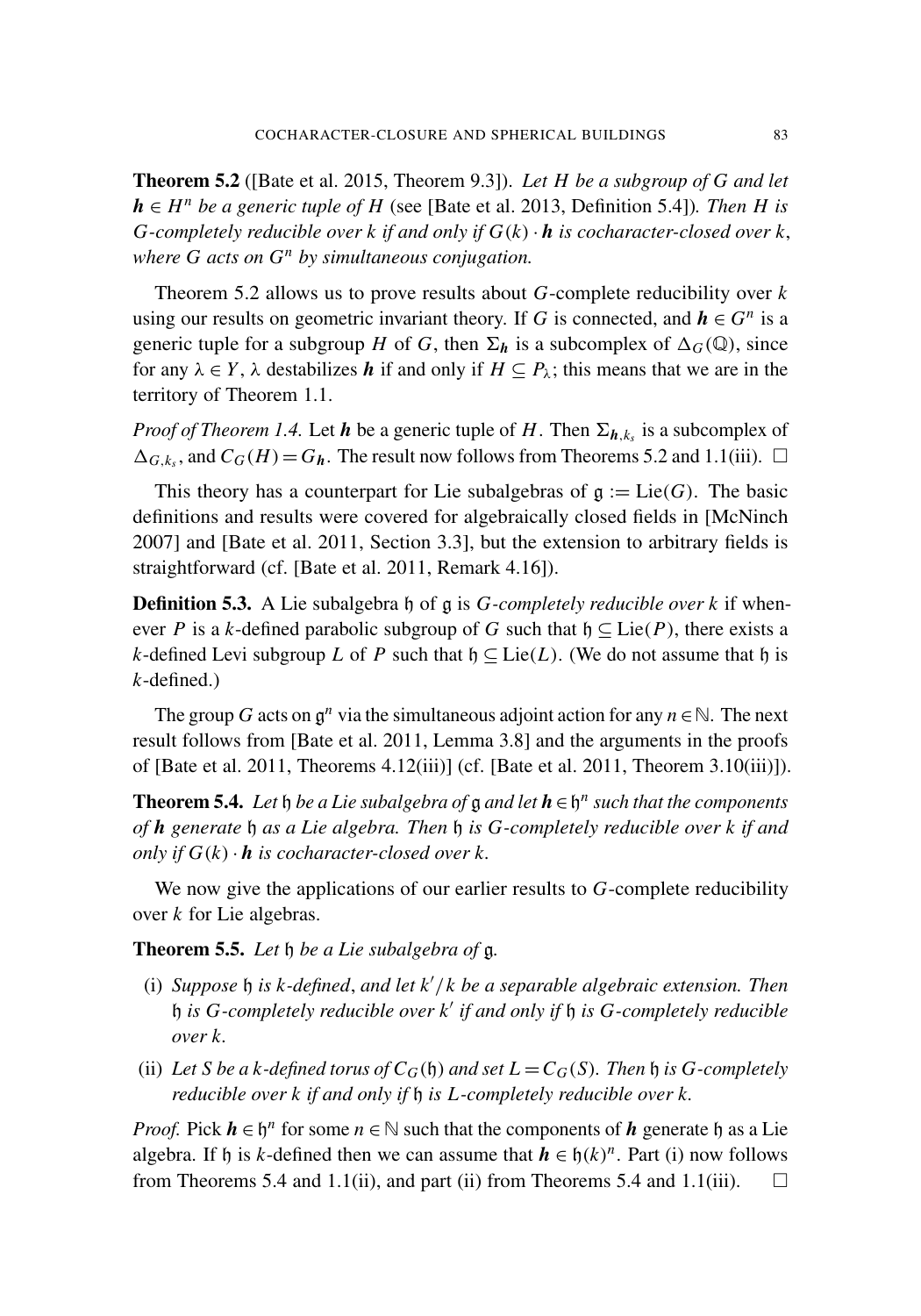### Acknowledgments

The authors acknowledge the financial support of EPSRC Grant EP/L005328/1 and of Marsden Grants UOC1009 and UOA1021. Part of the research for this paper was carried out while the authors were staying at the Mathematical Research Institute Oberwolfach supported by the "Research in Pairs" programme. Also, parts of this paper were written during mutual visits to Auckland, Bochum and York. We thank the referee for a number of suggestions to improve the exposition.

# References

- <span id="page-21-8"></span>[Bate et al. 2005] M. Bate, B. Martin, and G. Röhrle, ["A geometric approach to complete reducibility",](http://dx.doi.org/10.1007/s00222-004-0425-9) *Invent. Math.* 161:1 (2005), 177–218. [MR 2007k:20101](http://msp.org/idx/mr/2007k:20101) [Zbl 1092.20038](http://msp.org/idx/zbl/1092.20038)
- <span id="page-21-9"></span>[Bate et al. 2009] M. Bate, B. Martin, and G. Röhrle, ["On Tits' Centre Conjecture for fixed](http://dx.doi.org/10.1016/j.crma.2009.02.018) [point subcomplexes",](http://dx.doi.org/10.1016/j.crma.2009.02.018) *C. R. Math. Acad. Sci. Paris* 347:7-8 (2009), 353–356. [MR 2010i:20049](http://msp.org/idx/mr/2010i:20049) [Zbl 1223.20041](http://msp.org/idx/zbl/1223.20041)
- <span id="page-21-10"></span>[Bate et al. 2011] M. Bate, B. Martin, G. Röhrle, and R. Tange, ["Complete reducibility and con](http://dx.doi.org/10.1007/s00209-010-0763-9)[jugacy classes of tuples in algebraic groups and Lie algebras",](http://dx.doi.org/10.1007/s00209-010-0763-9) *Math. Z.* 269:3-4 (2011), 809–832. [MR 2860266](http://msp.org/idx/mr/2860266) [Zbl 1242.20058](http://msp.org/idx/zbl/1242.20058)
- <span id="page-21-1"></span>[Bate et al. 2012] M. Bate, B. Martin, and G. Röhrle, ["The strong Centre Conjecture: An invariant](http://dx.doi.org/10.1016/j.jalgebra.2012.09.027) [theory approach",](http://dx.doi.org/10.1016/j.jalgebra.2012.09.027) *J. Algebra* 372 (2012), 505–530. [MR 2990024](http://msp.org/idx/mr/2990024) [Zbl 1291.51007](http://msp.org/idx/zbl/1291.51007)
- <span id="page-21-0"></span>[Bate et al. 2013] M. Bate, B. Martin, G. Röhrle, and R. Tange, ["Closed orbits and uniform](http://dx.doi.org/10.1090/S0002-9947-2012-05739-4) *S*[-instability in geometric invariant theory",](http://dx.doi.org/10.1090/S0002-9947-2012-05739-4) *Trans. Amer. Math. Soc.* 365:7 (2013), 3643–3673. [MR 3042598](http://msp.org/idx/mr/3042598) [Zbl 1284.20051](http://msp.org/idx/zbl/1284.20051)
- <span id="page-21-2"></span>[Bate et al. 2015] M. Bate, S. Herpel, B. Martin, and G. Röhrle, "Cocharacter closure and the rational Hilbert–Mumford Theorem", preprint, 2015. [arXiv 1411.7849](http://msp.org/idx/arx/1411.7849)
- <span id="page-21-11"></span>[Borel 1991] A. Borel, *[Linear algebraic groups](http://dx.doi.org/10.1007/978-1-4612-0941-6)*, 2nd ed., Graduate Texts in Mathematics 126, Springer, New York, 1991. [MR 92d:20001](http://msp.org/idx/mr/92d:20001) [Zbl 0726.20030](http://msp.org/idx/zbl/0726.20030)
- <span id="page-21-12"></span>[Conrad et al. 2010] B. Conrad, O. Gabber, and G. Prasad, *[Pseudo-reductive groups](http://dx.doi.org/10.1017/CBO9780511661143)*, New Mathematical Monographs 17, Cambridge Univ. Press, 2010. [MR 2011k:20093](http://msp.org/idx/mr/2011k:20093) [Zbl 1216.20038](http://msp.org/idx/zbl/1216.20038)
- <span id="page-21-4"></span>[Hesselink 1978] W. H. Hesselink, ["Uniform instability in reductive groups",](http://dx.doi.org/10.1515/crll.1978.303-304.74) *J. Reine Angew. Math.* 303/304 (1978), 74–96. [MR 81a:14022](http://msp.org/idx/mr/81a:14022) [Zbl 0386.20020](http://msp.org/idx/zbl/0386.20020)
- <span id="page-21-13"></span>[Humphreys 1975] J. E. Humphreys, *[Linear algebraic groups](http://dx.doi.org/10.1007/978-1-4684-9443-3)*, Graduate Texts in Mathematics 21, Springer, New York, 1975. [MR 53 #633](http://msp.org/idx/mr/53:633) [Zbl 0325.20039](http://msp.org/idx/zbl/0325.20039)
- <span id="page-21-3"></span>[Kempf 1978] G. R. Kempf, ["Instability in invariant theory",](http://dx.doi.org/10.2307/1971168) *Ann. of Math.* (2) 108:2 (1978), 299–316. [MR 80c:20057](http://msp.org/idx/mr/80c:20057) [Zbl 0406.14031](http://msp.org/idx/zbl/0406.14031)
- <span id="page-21-6"></span>[Leeb and Ramos-Cuevas 2011] B. Leeb and C. Ramos-Cuevas, ["The center conjecture for spherical](http://dx.doi.org/10.1007/s00039-011-0118-7) [buildings of types](http://dx.doi.org/10.1007/s00039-011-0118-7) *F*4 and *E*6", *Geom. Funct. Anal.* 21:3 (2011), 525–559. [MR 2012i:51012](http://msp.org/idx/mr/2012i:51012) [Zbl 1232.51008](http://msp.org/idx/zbl/1232.51008)
- <span id="page-21-14"></span>[McNinch 2007] G. McNinch, ["Completely reducible Lie subalgebras",](http://dx.doi.org/10.1007/s00031-005-1130-5) *Transform. Groups* 12:1 (2007), 127–135. [MR 2008a:17022](http://msp.org/idx/mr/2008a:17022) [Zbl 1126.17007](http://msp.org/idx/zbl/1126.17007)
- <span id="page-21-5"></span>[Mühlherr and Tits 2006] B. Mühlherr and J. Tits, ["The center conjecture for non-exceptional](http://dx.doi.org/10.1016/j.jalgebra.2006.01.011) [buildings",](http://dx.doi.org/10.1016/j.jalgebra.2006.01.011) *J. Algebra* 300:2 (2006), 687–706. [MR 2007e:51018](http://msp.org/idx/mr/2007e:51018) [Zbl 1101.51004](http://msp.org/idx/zbl/1101.51004)
- <span id="page-21-7"></span>[Mühlherr and Weiss 2013] B. Mühlherr and R. M. Weiss, ["Receding polar regions of a spherical build](http://dx.doi.org/10.5802/aif.2767)[ing and the center conjecture",](http://dx.doi.org/10.5802/aif.2767) *Ann. Inst. Fourier* (*Grenoble*) 63:2 (2013), 479–513. [MR 3112519](http://msp.org/idx/mr/3112519) [Zbl 1296.20032](http://msp.org/idx/zbl/1296.20032)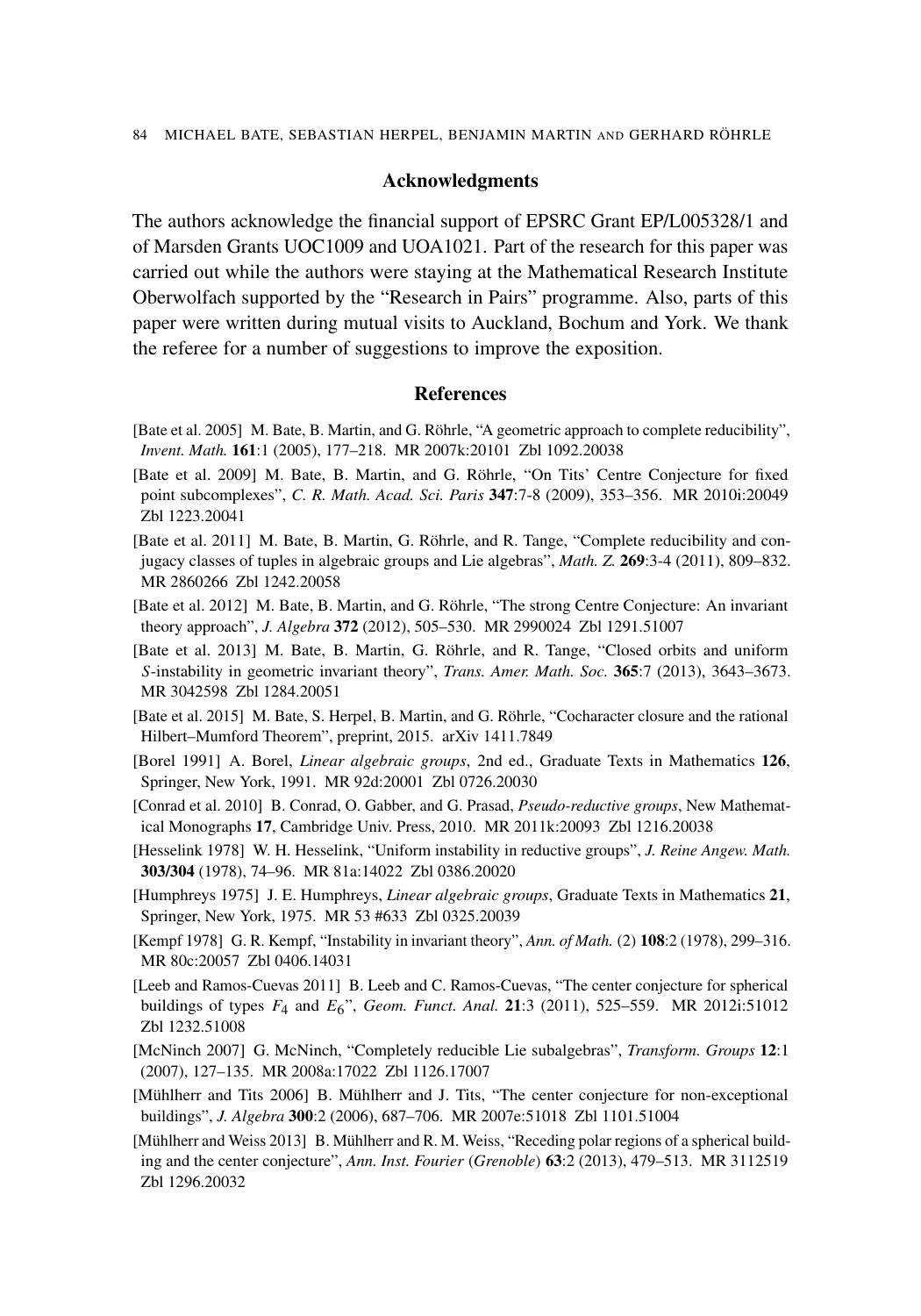- <span id="page-22-1"></span>[Ramos-Cuevas 2013] C. Ramos-Cuevas, ["The center conjecture for thick spherical buildings",](http://dx.doi.org/10.1007/s10711-012-9799-9) *Geom. Dedicata* 166 (2013), 349–407. [MR 3101173](http://msp.org/idx/mr/3101173) [Zbl 1283.51006](http://msp.org/idx/zbl/1283.51006)
- <span id="page-22-0"></span>[Rousseau 1978] G. Rousseau, "Immeubles sphériques et théorie des invariants", *C. R. Acad. Sci. Paris Sér. A-B* 286:5 (1978), A247–A250. [MR 58 #22063](http://msp.org/idx/mr/58:22063) [Zbl 0375.14013](http://msp.org/idx/zbl/0375.14013)
- <span id="page-22-2"></span>[Serre 1997] J.-P. Serre, "La notion de complète réductibilité dans les immeubles sphériques et les groupes réductifs", résumé, 1997. Séminaire au Collège de France.
- <span id="page-22-6"></span>[Serre 2005] J.-P. Serre, "Complète réductibilité", exposé no. 932, 195–217 in *Séminaire Bourbaki,* 2003/2004, Astérisque 299, Société Mathématique de France, Paris, 2005. [MR 2006d:20084](http://msp.org/idx/mr/2006d:20084) [Zbl 1156.20313](http://msp.org/idx/zbl/1156.20313)
- <span id="page-22-4"></span>[Springer 1998] T. A. Springer, *[Linear algebraic groups](http://dx.doi.org/10.1007/978-0-8176-4840-4)*, 2nd ed., Progress in Mathematics 9, Birkhäuser, Boston, 1998. [MR 99h:20075](http://msp.org/idx/mr/99h:20075) [Zbl 0927.20024](http://msp.org/idx/zbl/0927.20024)
- <span id="page-22-3"></span>[Tits 1974] J. Tits, *[Buildings of spherical type and finite BN-pairs](http://dx.doi.org/10.1007/978-3-540-38349-9)*, Lecture Notes in Mathematics 386, Springer, Berlin, 1974. [MR 57 #9866](http://msp.org/idx/mr/57:9866) [Zbl 0295.20047](http://msp.org/idx/zbl/0295.20047)
- <span id="page-22-5"></span>[Waterhouse 1979] W. C. Waterhouse, *[Introduction to affine group schemes](http://dx.doi.org/10.1007/978-1-4612-6217-6)*, Graduate Texts in Mathematics 66, Springer, New York, 1979. [MR 82e:14003](http://msp.org/idx/mr/82e:14003) [Zbl 0442.14017](http://msp.org/idx/zbl/0442.14017)

Received June 1, 2015. Revised September 27, 2015.

MICHAEL BATE DEPARTMENT OF MATHEMATICS UNIVERSITY OF YORK YORK YO10 5DD UNITED KINGDOM [michael.bate@york.ac.uk](mailto:michael.bate@york.ac.uk)

SEBASTIAN HERPEL FAKULTÄT FÜR MATHEMATIK RUHR-UNIVERSITÄT BOCHUM UNIVERSITÄTSSTRASSE 150 D-44780 BOCHUM GERMANY [sebastian.herpel@rub.de](mailto:sebastian.herpel@rub.de)

BENJAMIN MARTIN DEPARTMENT OF MATHEMATICS UNIVERSITY OF ABERDEEN, KING'S COLLEGE FRASER NOBLE BUILDING ABERDEEN AB24 3UE UNITED KINGDOM [b.martin@abdn.ac.uk](mailto:b.martin@abdn.ac.uk)

GERHARD RÖHRLE FAKULTÄT FÜR MATHEMATIK RUHR-UNIVERSITÄT BOCHUM UNIVERSITÄTSSTRASSE 150 D-44780 BOCHUM GERMANY [gerhard.roehrle@rub.de](mailto:gerhard.roehrle@rub.de)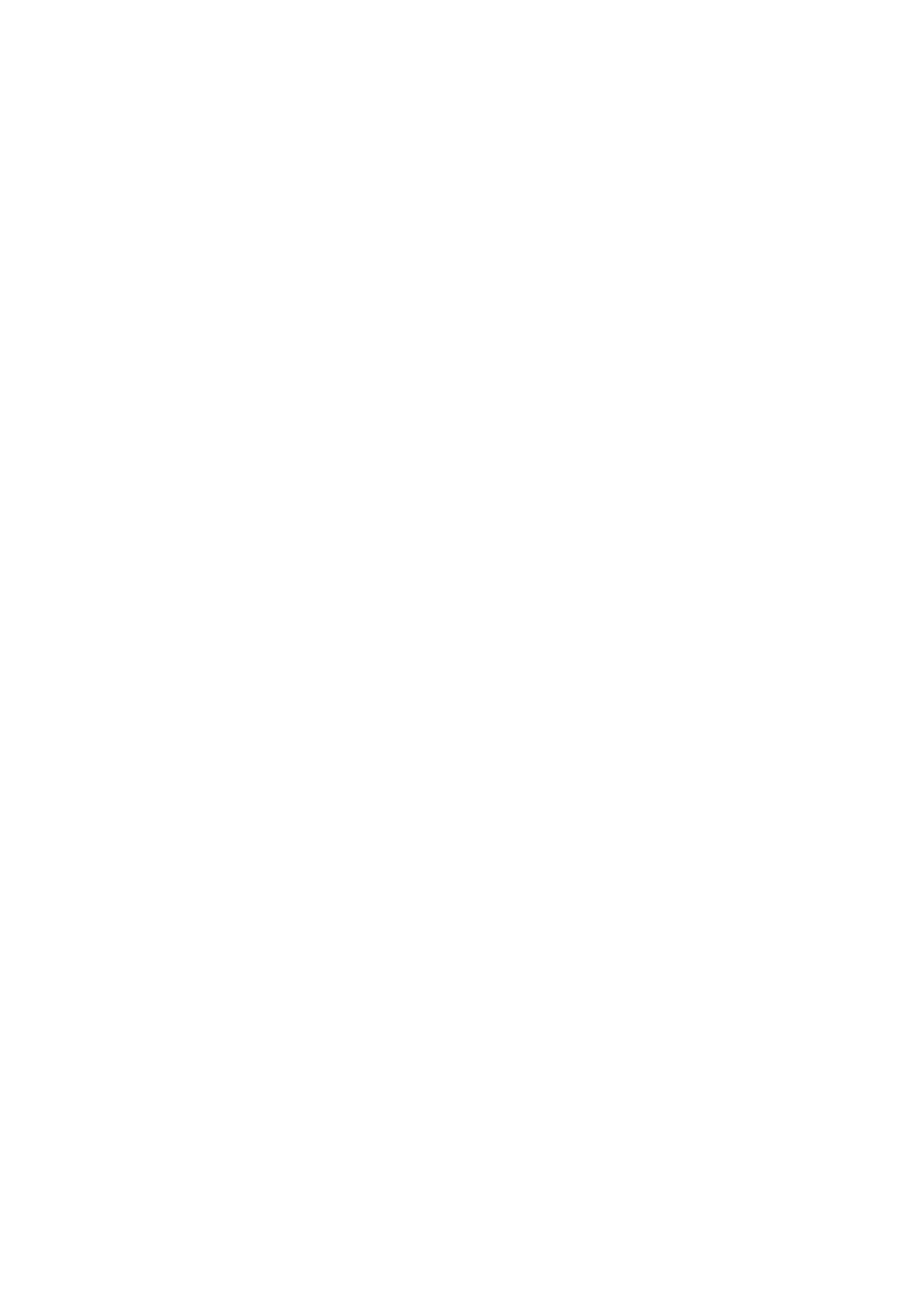# PACIFIC JOURNAL OF MATHEMATICS

[msp.org/pjm](http://msp.org/pjm/)

Founded in 1951 by E. F. Beckenbach (1906–1982) and F. Wolf (1904–1989)

#### **EDITORS**

Don Blasius (Managing Editor) Department of Mathematics University of California Los Angeles, CA 90095-1555 [blasius@math.ucla.edu](mailto:blasius@math.ucla.edu)

Vyjayanthi Chari Department of Mathematics University of California Riverside, CA 92521-0135 [chari@math.ucr.edu](mailto:chari@math.ucr.edu)

Kefeng Liu Department of Mathematics University of California Los Angeles, CA 90095-1555 [liu@math.ucla.edu](mailto:liu@math.ucla.edu)

Jie Qing Department of Mathematics University of California Santa Cruz, CA 95064 [qing@cats.ucsc.edu](mailto:qing@cats.ucsc.edu)

#### PRODUCTION

Silvio Levy, Scientific Editor, [production@msp.org](mailto:production@msp.org)

#### SUPPORTING INSTITUTIONS

ACADEMIA SINICA, TAIPEI CALIFORNIA INST. OF TECHNOLOGY INST. DE MATEMÁTICA PURA E APLICADA KEIO UNIVERSITY MATH. SCIENCES RESEARCH INSTITUTE NEW MEXICO STATE UNIV. OREGON STATE UNIV.

#### STANFORD UNIVERSITY UNIV. OF BRITISH COLUMBIA UNIV. OF CALIFORNIA, BERKELEY UNIV. OF CALIFORNIA, DAVIS UNIV. OF CALIFORNIA, LOS ANGELES UNIV. OF CALIFORNIA, RIVERSIDE UNIV. OF CALIFORNIA, SAN DIEGO UNIV. OF CALIF., SANTA BARBARA

Daryl Cooper Department of Mathematics University of California Santa Barbara, CA 93106-3080 [cooper@math.ucsb.edu](mailto:cooper@math.ucsb.edu)

Jiang-Hua Lu Department of Mathematics The University of Hong Kong Pokfulam Rd., Hong Kong [jhlu@maths.hku.hk](mailto:jhlu@maths.hku.hk)

Paul Yang Department of Mathematics Princeton University Princeton NJ 08544-1000 [yang@math.princeton.edu](mailto:yang@math.princeton.edu)

UNIV. OF CALIF., SANTA CRUZ UNIV. OF MONTANA UNIV. OF OREGON UNIV. OF SOUTHERN CALIFORNIA UNIV. OF UTAH UNIV. OF WASHINGTON WASHINGTON STATE UNIVERSITY

These supporting institutions contribute to the cost of publication of this Journal, but they are not owners or publishers and have no responsibility for its contents or policies.

See inside back cover or [msp.org/pjm](http://msp.org/pjm/) for submission instructions.

The subscription price for 2015 is US \$420/year for the electronic version, and \$570/year for print and electronic. Subscriptions, requests for back issues and changes of subscribers address should be sent to Pacific Journal of Mathematics, P.O. Box 4163, Berkeley, CA 94704-0163, U.S.A. The Pacific Journal of Mathematics is indexed by [Mathematical Reviews,](http://www.ams.org/mathscinet) [Zentralblatt MATH,](http://www.emis.de/ZMATH/) PASCAL CNRS Index, [Referativnyi Zhurnal,](http://www.viniti.ru/math_new.html) [Current Mathematical Publications](http://www.ams.org/bookstore-getitem/item=cmp) and [Web of Knowledge \(Science Citation Index\).](http://apps.isiknowledge.com)

The Pacific Journal of Mathematics (ISSN 0030-8730) at the University of California, c/o Department of Mathematics, 798 Evans Hall #3840, Berkeley, CA 94720-3840, is published twelve times a year. Periodical rate postage paid at Berkeley, CA 94704, and additional mailing offices. POSTMASTER: send address changes to Pacific Journal of Mathematics, P.O. Box 4163, Berkeley, CA 94704-0163.

PJM peer review and production are managed by EditFLOW<sup>®</sup> from Mathematical Sciences Publishers.

PUBLISHED BY



nonprofit scientific publishing

<http://msp.org/>

© 2015 Mathematical Sciences Publishers

Paul Balmer Department of Mathematics University of California Los Angeles, CA 90095-1555 [balmer@math.ucla.edu](mailto:balmer@math.ucla.edu)

Robert Finn Department of Mathematics Stanford University Stanford, CA 94305-2125 [finn@math.stanford.edu](mailto:finn@math.stanford.edu)

Sorin Popa Department of Mathematics University of California Los Angeles, CA 90095-1555 [popa@math.ucla.edu](mailto:popa@math.ucla.edu)